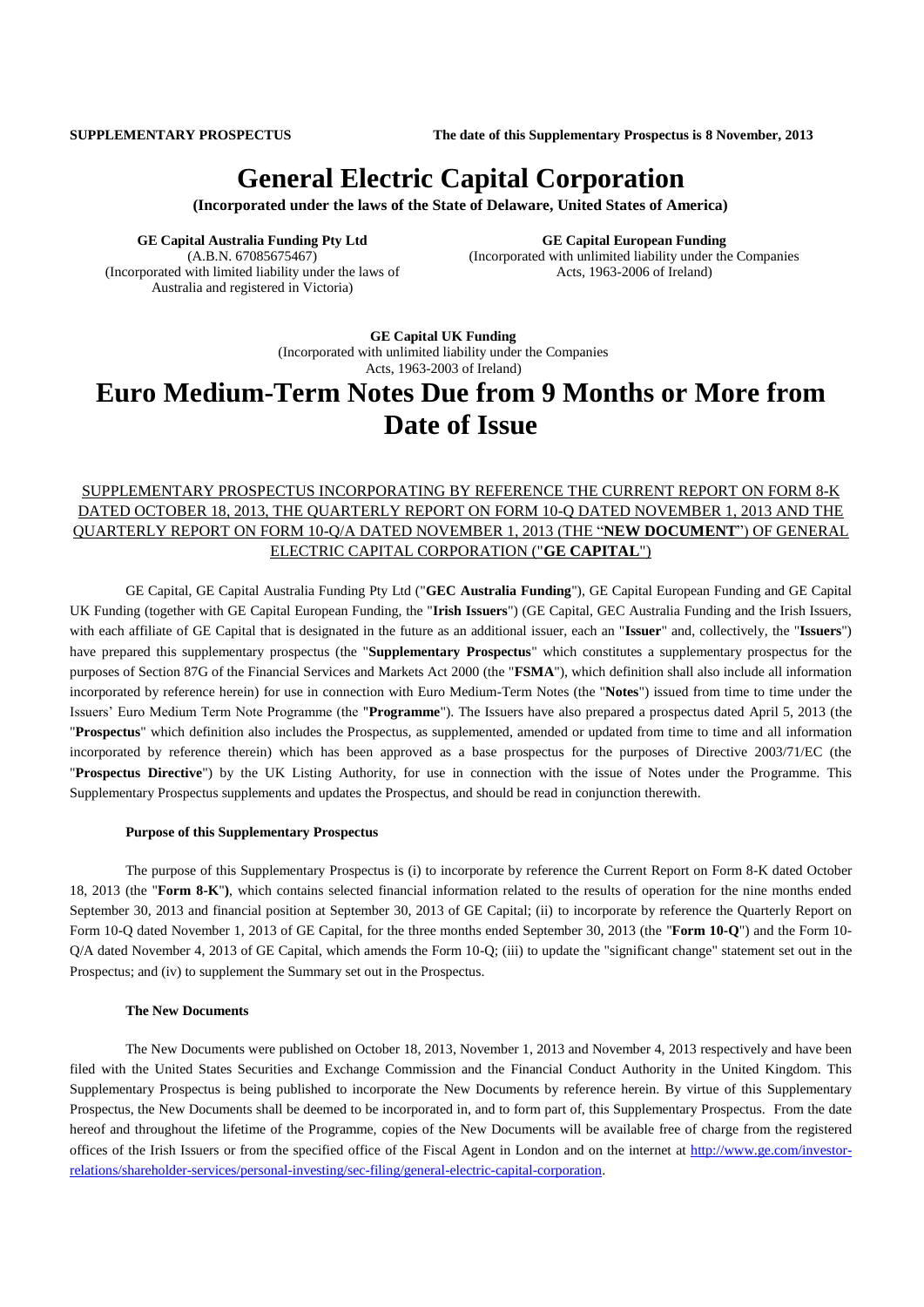If the New Documents which are incorporated by reference herein themselves incorporate any information or other documents therein, either expressly or implicitly, such information or other documents will not form part of this Supplementary Prospectus for the purposes of the Prospectus Directive (Directive 2003/71/EC) except where such information or other documents are specifically incorporated by reference or attached to this Supplementary Prospectus.

Each Issuer (and in the case of Notes issued by an Issuer other than GE Capital, GE Capital as Guarantor) (each a **Responsible Person** and together, the **Responsible Persons**) accepts responsibility for the information contained in this Supplementary Prospectus. To the best of the knowledge of each such Responsible Person (each having taken all reasonable care to ensure such is the case) the information contained in this Supplementary Prospectus is in accordance with the facts and does not contain any omission likely to affect the import of such information.

#### **General Information**

Since September 30, 2013, there has been no significant change in the financial or trading position of GE Capital and its consolidated subsidiaries.

#### **Summary**

The Summary set out on pages 13 to 27 of the Prospectus shall be supplemented to reflect the publication of the Form 8-K. The Summary of the Programme as so supplemented is set out in the Appendix to this Supplement.

This Supplementary Prospectus and the Prospectus should be read in conjunction with all documents which are deemed to be incorporated by reference, which together, constitute a prospectus for the purposes of the Prospectus Directive, and for a particular issue of or Tranche of Notes in conjunction with any applicable Final Terms.

To the extent that there is any inconsistency between (a) any statement in this Supplementary Prospectus or any statement incorporated by reference into the Prospectus by this Supplementary Prospectus and (b) any other statement in or incorporated by reference in the Prospectus prior to the date of this Supplementary Prospectus, the statements in (a) will prevail.

Save as disclosed in this Supplementary Prospectus and the Prospectus there has been no other significant new factor, material mistake or material inaccuracy relating to the information included in the Prospectus since the initial publication of the Prospectus.

In accordance with section 87Q(4) - (6) FSMA, investors who have agreed to purchase or subscribe for Notes issued under the Programme before the Supplementary Prospectus is published have the right, exercisable before the end of the period of two working days beginning with the working day after the date on which this Supplementary Prospectus was published, to withdraw their acceptances. This right to withdraw shall expire by close of business on 12 November, 2013. Investors can exercise their right to withdraw their acceptances by contacting the person from whom any such investor has agreed to purchase or subscribe for such notes before the above deadline.

See "Risk factors" in the Prospectus for a discussion of certain risks that should be considered in connection with certain types of Notes which may be offered under the Programme.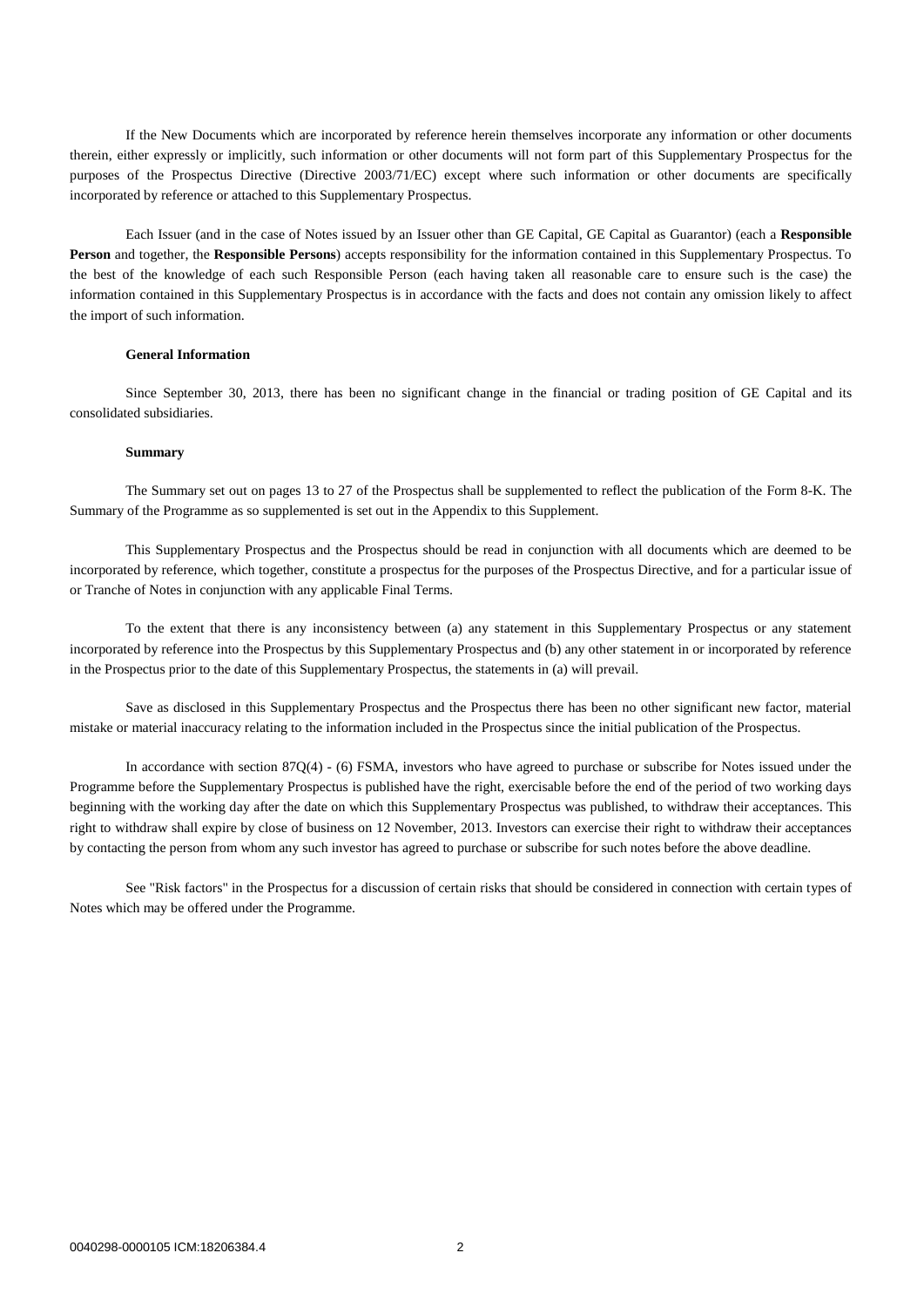### **APPENDIX**

### **SUMMARY**

Summaries are made up of disclosure requirements known as "Elements". These Elements are numbered in Sections A – E (A.1 – E.7). This Summary contains all the Elements required to be included in a summary for the Notes, the Issuer and the Guarantor. Because some Elements are not required to be addressed, there may be gaps in the numbering sequence of the Elements. Even though an Element may be required to be inserted in a summary because of the type of securities and issuer, it is possible that no relevant information can be given regarding the Element. In this case a short description of the Element should be included in the summary explaining why it is not applicable.

#### **Section A – Introduction and warnings**

| <b>Element</b> |                                                                                                                                                                                                                                                                                                                                                                                                                                                                                                                                                                                                                                                                                                                                                                                                                                                                                                         |
|----------------|---------------------------------------------------------------------------------------------------------------------------------------------------------------------------------------------------------------------------------------------------------------------------------------------------------------------------------------------------------------------------------------------------------------------------------------------------------------------------------------------------------------------------------------------------------------------------------------------------------------------------------------------------------------------------------------------------------------------------------------------------------------------------------------------------------------------------------------------------------------------------------------------------------|
| $\mathbf{A.1}$ | This summary should be read as an introduction to the Base Prospectus and the applicable Final<br>Terms.                                                                                                                                                                                                                                                                                                                                                                                                                                                                                                                                                                                                                                                                                                                                                                                                |
|                | Any decision to invest in any Notes should be based on a consideration of this Base Prospectus as a<br>whole, including any documents incorporated by reference and the applicable Final Terms.                                                                                                                                                                                                                                                                                                                                                                                                                                                                                                                                                                                                                                                                                                         |
|                | Where a claim relating to information contained in the Base Prospectus and the applicable Final<br>Terms is brought before a court in a Member State of the European Economic Area, the plaintiff<br>may, under the national legislation of the Member State where the claim is brought, be required to<br>bear the costs of translating the Base Prospectus and the applicable Final Terms before the legal<br>proceedings are initiated.                                                                                                                                                                                                                                                                                                                                                                                                                                                              |
|                | No civil liability will attach to the Issuers or the Guarantor in any such Member State solely on the<br>$\bullet$<br>basis of this summary, including any translation hereof, unless it is misleading, inaccurate or<br>inconsistent when read together with the other parts of this Base Prospectus and the applicable Final<br>Terms or, following the implementation of the relevant provisions of Directive 2010/73/EU in the<br>relevant Member State, it does not provide, when read together with the other parts of this Base<br>Prospectus and the applicable Final Terms, key information (as defined in Article 2.1(s) of the<br>Prospectus Directive) in order to aid investors when considering whether to invest in the Notes.                                                                                                                                                           |
| A.2            | Certain Tranches of Notes with a denomination of less than $£100,000$ (or its equivalent in any other currency)<br>may be offered in circumstances where there is no exemption from the obligation under the Prospectus<br>Directive to publish a prospectus. Any such offer is referred to as a " <b>Public Offer</b> ".                                                                                                                                                                                                                                                                                                                                                                                                                                                                                                                                                                               |
|                | Issue specific summary:                                                                                                                                                                                                                                                                                                                                                                                                                                                                                                                                                                                                                                                                                                                                                                                                                                                                                 |
|                | [Not Applicable; the Notes are issued in denominations of at least $\epsilon$ 100,000 (or its equivalent in any other<br>currency).]                                                                                                                                                                                                                                                                                                                                                                                                                                                                                                                                                                                                                                                                                                                                                                    |
|                | [Consent: Subject to the conditions set out below, the Issuer consents to the use of this Base Prospectus in<br>connection with a Public Offer of Notes by the Managers[, [names of specific financial intermediaries listed in<br>final terms,] [and] [each financial intermediary whose name is published on the website of the London Stock<br>Exchange through a regulatory information service and identified as an Authorized Offeror in respect of the<br>relevant Public Offer [and any financial intermediary which is authorized to make such offers under the<br>Financial Services and Markets Act 2000, as amended, or other applicable legislation implementing the Markets<br>in Financial Instruments Directive (Directive 2004/39/EC) and publishes on its website the following statement<br>(with the information in square brackets being completed with the relevant information): |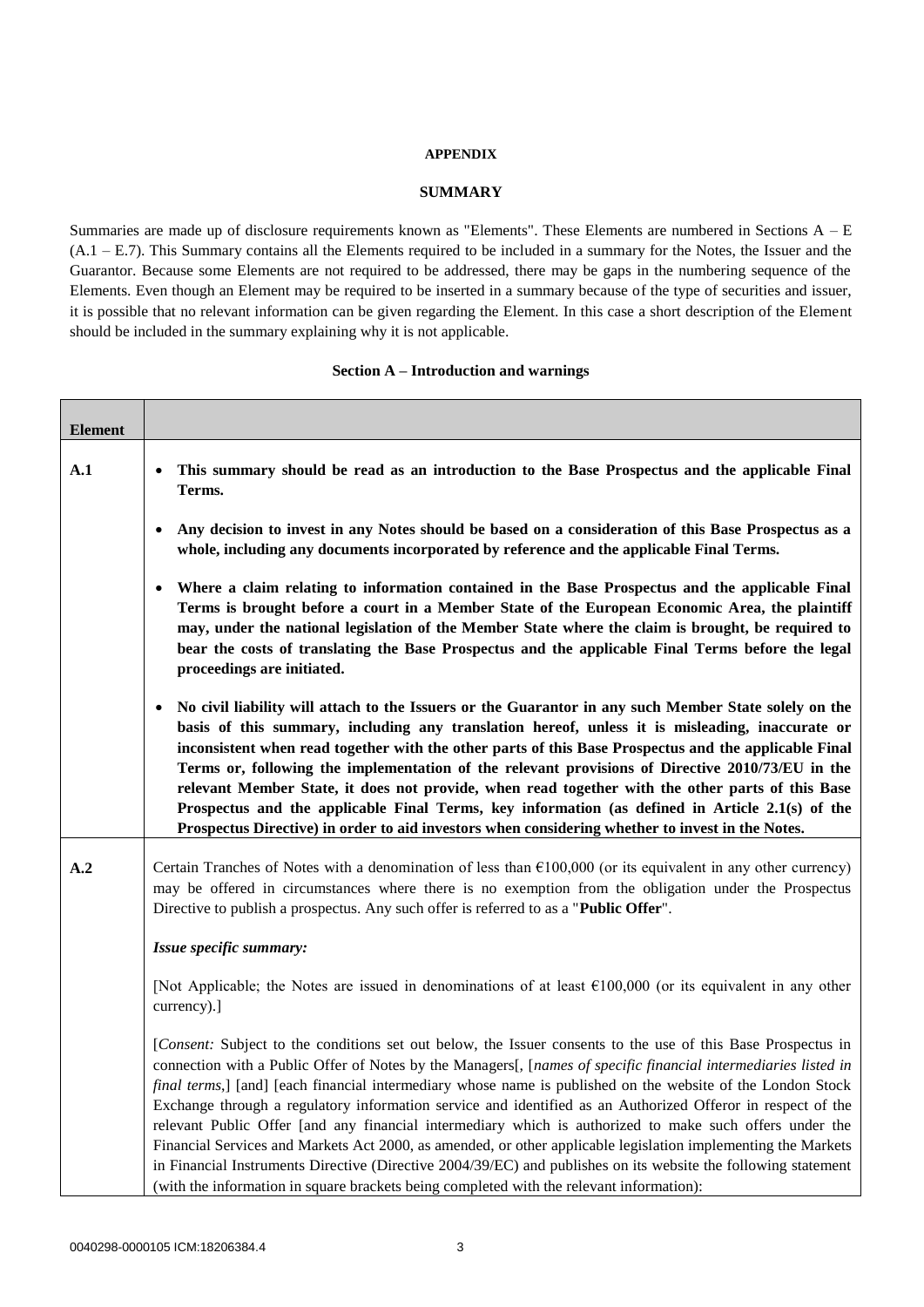| <b>Element</b> |                                                                                                                                                                                                                                                                                                                                                                                                                                                                                                                                                                                                           |
|----------------|-----------------------------------------------------------------------------------------------------------------------------------------------------------------------------------------------------------------------------------------------------------------------------------------------------------------------------------------------------------------------------------------------------------------------------------------------------------------------------------------------------------------------------------------------------------------------------------------------------------|
|                | "We, [insert legal name of financial intermediary], refer to the [insert title of relevant Notes] (the "Notes")<br>described in the Final Terms dated [insert date] (the "Final Terms") published by $\int$ (the "Issuer"). We<br>hereby accept the offer by the Issuer of its consent to our use of the Base Prospectus (as defined in the Final<br>Terms) in connection with the offer of the Notes in accordance with the Authorized Offeror Terms and subject to<br>the conditions to such consent, each as specified in the Base Prospectus, and we are using the Base Prospectus<br>accordingly."], |
|                | (each an "Authorized Offeror").                                                                                                                                                                                                                                                                                                                                                                                                                                                                                                                                                                           |
|                | Offer period: The Issuer's consent referred to above is given for Public Offers of Notes during [offer period for<br><i>the issue to be specified here</i> ] (the " <b>Offer Period</b> ").                                                                                                                                                                                                                                                                                                                                                                                                               |
|                | Conditions to consent: The conditions to the Issuer's consent [(in addition to the conditions referred to above)]<br>are that such consent (a) is only valid during the Offer Period; (b) only extends to the use of this Base<br>Prospectus to make Public Offers of the relevant Tranche of Notes in [specify each Relevant Member State in<br>which the particular Tranche of Notes can be offered and (c) [specify any other conditions applicable to the<br>Public Offer of the particular Tranche, as set out in the Final Terms].                                                                  |
|                | AN INVESTOR INTENDING TO ACQUIRE OR ACQUIRING ANY NOTES IN A PUBLIC OFFER                                                                                                                                                                                                                                                                                                                                                                                                                                                                                                                                 |
|                | FROM AN AUTHORIZED OFFEROR WILL DO SO, AND OFFERS AND SALES OF SUCH NOTES<br>TO AN INVESTOR BY SUCH AUTHORIZED OFFEROR WILL BE MADE, IN ACCORDANCE<br>WITH ANY TERMS AND OTHER ARRANGEMENTS IN PLACE BETWEEN SUCH AUTHORIZED                                                                                                                                                                                                                                                                                                                                                                              |
|                | OFFEROR AND SUCH INVESTOR INCLUDING AS TO PRICE, ALLOCATIONS AND                                                                                                                                                                                                                                                                                                                                                                                                                                                                                                                                          |
|                | THE INVESTOR MUST LOOK TO THE RELEVANT<br>SETTLEMENT ARRANGEMENTS.<br>AUTHORIZED OFFEROR AT THE TIME OF SUCH OFFER FOR THE PROVISION OF SUCH                                                                                                                                                                                                                                                                                                                                                                                                                                                              |
|                | <b>INFORMATION AND THE RELEVANT AUTHORIZED OFFEROR WILL BE RESPONSIBLE FOR</b>                                                                                                                                                                                                                                                                                                                                                                                                                                                                                                                            |
|                | <b>SUCH INFORMATION.1</b>                                                                                                                                                                                                                                                                                                                                                                                                                                                                                                                                                                                 |

<span id="page-3-0"></span>

| <b>Element</b> | <b>Title</b>                        |                                                                                                                                                                                                                |
|----------------|-------------------------------------|----------------------------------------------------------------------------------------------------------------------------------------------------------------------------------------------------------------|
|                |                                     |                                                                                                                                                                                                                |
| B.1            | Legal and                           | General Electric Capital Corporation ("GE Capital")                                                                                                                                                            |
|                | commercial name<br>of the Issuer    | GE Capital Australia Funding Pty. Ltd. ("GE Capital Australia Funding")                                                                                                                                        |
|                |                                     | GE Capital European Funding                                                                                                                                                                                    |
|                |                                     | <b>GE Capital UK Funding</b>                                                                                                                                                                                   |
| B.2            | Domicile/legal<br>form/legislation/ | GE Capital is a corporation incorporated in the State of Delaware, U.S.A. under the<br>laws of the State of Delaware, U.S.A.                                                                                   |
|                | country of<br>incorporation         | GE Capital Australia Funding is a limited liability proprietary company incorporated<br>and domiciled in the state of Victoria, Australia under the Corporations Act 2001 of<br>the Commonwealth of Australia. |
|                |                                     | Each of GE Capital European Funding and GE Capital UK is a public unlimited<br>company incorporated and domiciled in Ireland under the Companies Acts, 1963 to<br>2012 of Ireland.                             |
| B.4b           | Trend information                   | Not Applicable. There are no known trends, uncertainties, demands, commitments or<br>events that are reasonably likely to have a material effect on the prospects of GE                                        |

|  |  | <b>Section B – Issuers and Guarantor</b> |
|--|--|------------------------------------------|
|  |  |                                          |

÷.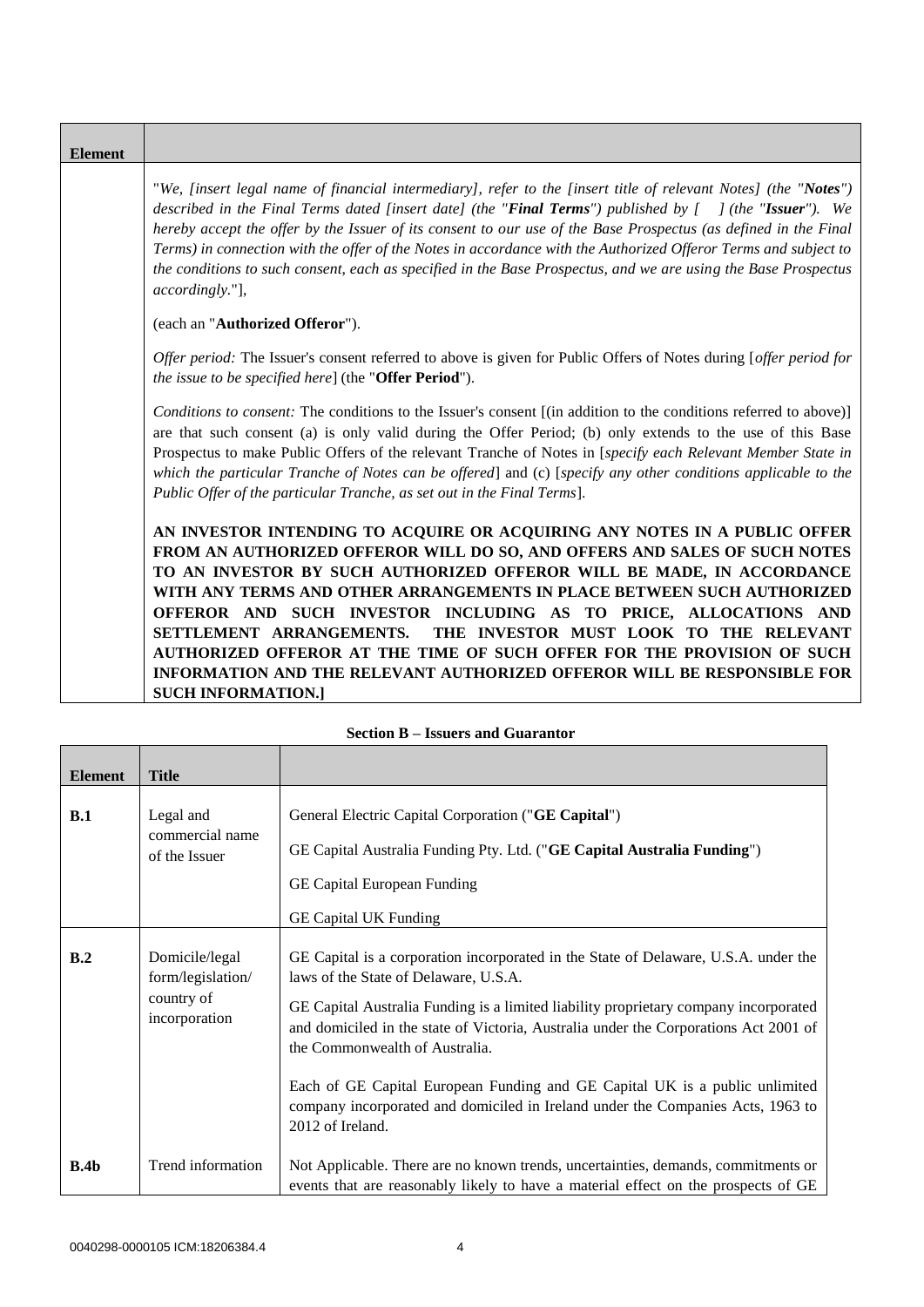| <b>Element</b> | <b>Title</b>                                                                                                                                                                                                                    |                                                                                                                                                                                                                                                                                                                                                |                                                                                                                          |                                    |      |                      |      |                             |
|----------------|---------------------------------------------------------------------------------------------------------------------------------------------------------------------------------------------------------------------------------|------------------------------------------------------------------------------------------------------------------------------------------------------------------------------------------------------------------------------------------------------------------------------------------------------------------------------------------------|--------------------------------------------------------------------------------------------------------------------------|------------------------------------|------|----------------------|------|-----------------------------|
|                |                                                                                                                                                                                                                                 | Capital, GE Capital Australia Funding, GE Capital European Funding or GE Capital<br>UK Funding for their respective current financial years. Any decision to invest in<br>any Notes should be based on a consideration of the Base Prospectus as a whole,<br>including any documents incorporated by reference and the applicable Final Terms. |                                                                                                                          |                                    |      |                      |      |                             |
| B.5            | Description of the<br>Group                                                                                                                                                                                                     |                                                                                                                                                                                                                                                                                                                                                | GE Capital is a wholly owned direct subsidiary of General Electric Company, the<br>ultimate parent company of the group. |                                    |      |                      |      |                             |
|                |                                                                                                                                                                                                                                 | GE Capital Australia Funding is a wholly owned direct subsidiary of GE Capital,<br>which is a wholly owned direct subsidiary of General Electric Company, the<br>ultimate parent company of the group.                                                                                                                                         |                                                                                                                          |                                    |      |                      |      |                             |
|                |                                                                                                                                                                                                                                 | GE Capital European Funding and GE Capital UK Funding are indirect subsidiaries<br>of GE Capital, which is a wholly-owned direct subsidiary of General Electric<br>Company, the ultimate parent company of the group.                                                                                                                          |                                                                                                                          |                                    |      |                      |      |                             |
| B.9            | Profit forecast or<br>estimate                                                                                                                                                                                                  | Prospectus.                                                                                                                                                                                                                                                                                                                                    | Not Applicable. No profit forecasts or estimates have been made in the Base                                              |                                    |      |                      |      |                             |
| B.10           | Audit report<br>qualifications                                                                                                                                                                                                  | Not Applicable. No qualifications are contained in any audit or review report<br>included in the Base Prospectus.                                                                                                                                                                                                                              |                                                                                                                          |                                    |      |                      |      |                             |
| <b>B.12</b>    | Selected historical key financial information:                                                                                                                                                                                  |                                                                                                                                                                                                                                                                                                                                                |                                                                                                                          |                                    |      |                      |      |                             |
|                | <b>GE Capital</b>                                                                                                                                                                                                               |                                                                                                                                                                                                                                                                                                                                                |                                                                                                                          |                                    |      |                      |      |                             |
|                | The table below sets out summary information extracted from GE Capital's audited statement of financial<br>position as at December 31, 2011 and 2012 and unaudited statement of financial position as at September<br>30, 2013: |                                                                                                                                                                                                                                                                                                                                                |                                                                                                                          |                                    |      |                      |      |                             |
|                | (in millions, except share amounts)                                                                                                                                                                                             |                                                                                                                                                                                                                                                                                                                                                |                                                                                                                          | September 30,<br>2013 <sup>1</sup> |      | December 31,<br>2012 |      | December 31,<br><b>2011</b> |
|                | Assets                                                                                                                                                                                                                          |                                                                                                                                                                                                                                                                                                                                                |                                                                                                                          |                                    |      |                      |      |                             |
|                | Cash and equivalents                                                                                                                                                                                                            |                                                                                                                                                                                                                                                                                                                                                | \$                                                                                                                       | 76,298                             | \$   | 61,941               | \$   | 76,702                      |
|                | Financing receivables - net                                                                                                                                                                                                     |                                                                                                                                                                                                                                                                                                                                                |                                                                                                                          | 254,223                            |      | 268,951              |      | 288,847                     |
|                | Other assets                                                                                                                                                                                                                    |                                                                                                                                                                                                                                                                                                                                                |                                                                                                                          | 190,188                            |      | 208,447              |      | 218,987                     |
|                | Total assets                                                                                                                                                                                                                    |                                                                                                                                                                                                                                                                                                                                                | \$                                                                                                                       | 520,709                            | $\$$ | 539,339              | $\$$ | 584,536                     |
|                | <b>Liabilities and equity</b>                                                                                                                                                                                                   |                                                                                                                                                                                                                                                                                                                                                |                                                                                                                          |                                    |      |                      |      |                             |
|                | Short-term borrowings                                                                                                                                                                                                           |                                                                                                                                                                                                                                                                                                                                                |                                                                                                                          | 79,830                             | \$   | 95,940               | \$   | 136,333                     |
|                | Long-term borrowings                                                                                                                                                                                                            |                                                                                                                                                                                                                                                                                                                                                |                                                                                                                          | 215,503                            |      | 224,776              |      | 234,391                     |
|                | Other liabilities                                                                                                                                                                                                               |                                                                                                                                                                                                                                                                                                                                                |                                                                                                                          | 140,723                            |      | 136,026              |      | 136,012                     |
|                | <b>Total liabilities</b>                                                                                                                                                                                                        |                                                                                                                                                                                                                                                                                                                                                | $\$$                                                                                                                     | 436,056                            | \$   | 456,742              | \$   | 506,736                     |
|                | Total equity                                                                                                                                                                                                                    |                                                                                                                                                                                                                                                                                                                                                |                                                                                                                          | 84,653                             |      | 82,597               |      | 77,800                      |
|                | Total liabilities and equity                                                                                                                                                                                                    |                                                                                                                                                                                                                                                                                                                                                | \$                                                                                                                       | 520,709                            | \$   | 539,339              | \$   | 584,536                     |

<sup>-</sup><sup>1</sup> The selected historical key financial information of GE Capital has been updated in this Summary to include the selected financial information related to the financial position at September 30, 2013 of GE Capital. Accordingly, the first column titled "September 30, 2013" is new to element B.12 of the Summary.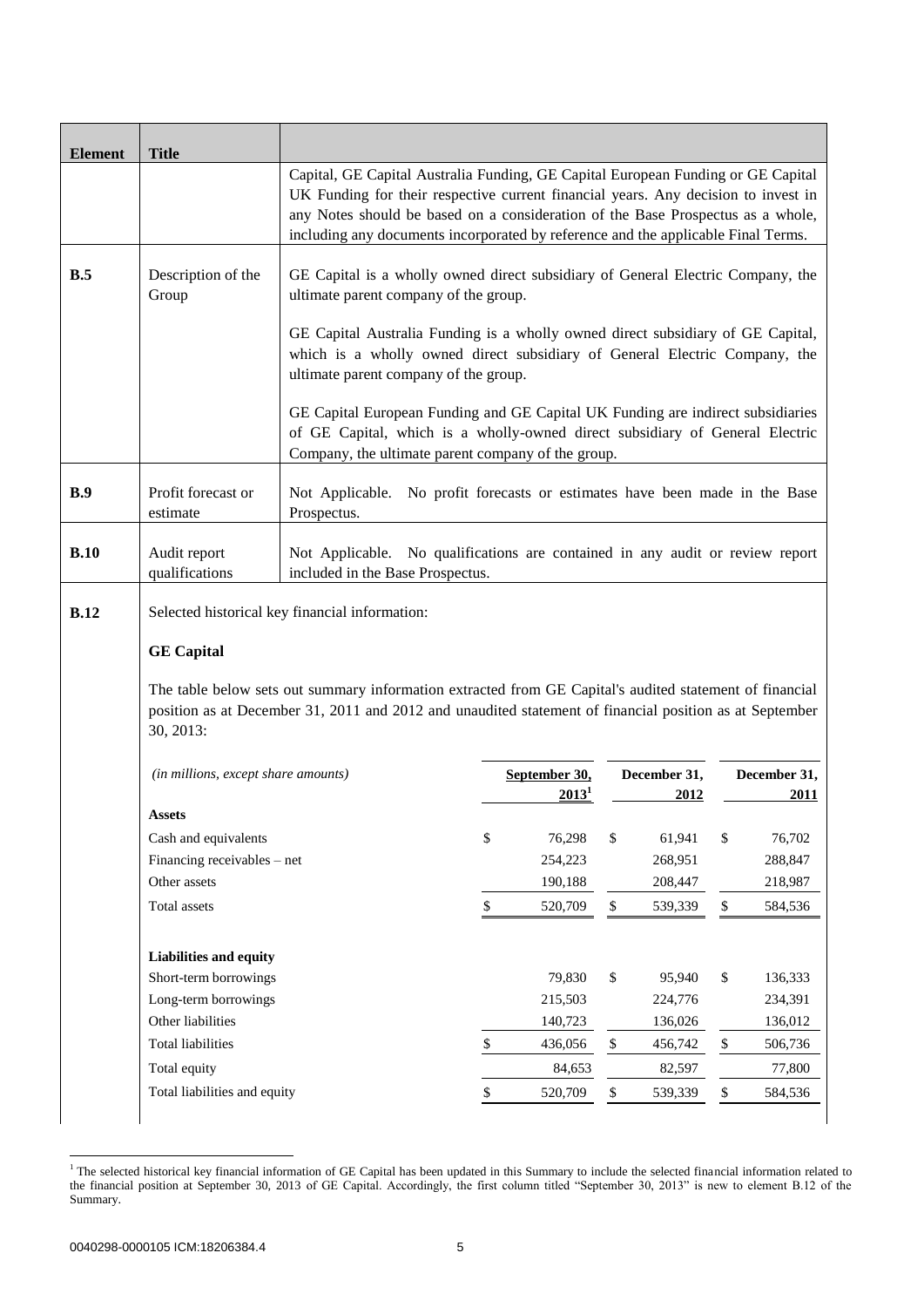| There has been no material adverse change in the prospects of GE Capital since December 31, 2012. There<br>have been no significant changes in the financial or trading position of GE Capital subsequent to<br>September 30, 2013.                                                                                                                                                                           |                             |
|---------------------------------------------------------------------------------------------------------------------------------------------------------------------------------------------------------------------------------------------------------------------------------------------------------------------------------------------------------------------------------------------------------------|-----------------------------|
|                                                                                                                                                                                                                                                                                                                                                                                                               |                             |
| <b>GE Capital Australia Funding</b>                                                                                                                                                                                                                                                                                                                                                                           |                             |
| The table below sets out summary information extracted from GE Capital Australia Funding's audited<br>statement of financial position as at December 31, 2011 and 2012 and unaudited statement of financial<br>position as at June 30, 2013:                                                                                                                                                                  |                             |
| <b>December</b><br>(in millions)<br>June 30, 2013<br>31, 2012                                                                                                                                                                                                                                                                                                                                                 | <b>December</b><br>31, 2011 |
|                                                                                                                                                                                                                                                                                                                                                                                                               |                             |
| <b>Assets</b><br>Cash and cash equivalents<br>A\$<br>4,502<br>A\$<br>3,154<br>A\$                                                                                                                                                                                                                                                                                                                             | 6,837                       |
| Receivables<br>20,698<br>20,802                                                                                                                                                                                                                                                                                                                                                                               | 15,350                      |
| Other assets<br>220<br>251                                                                                                                                                                                                                                                                                                                                                                                    | 183                         |
| A\$<br><b>Total assets</b><br>A\$<br>$A\$$<br>25,420<br>24,207                                                                                                                                                                                                                                                                                                                                                | 22,370                      |
|                                                                                                                                                                                                                                                                                                                                                                                                               |                             |
| Liabilities and equity                                                                                                                                                                                                                                                                                                                                                                                        |                             |
| Interest bearing liabilities<br>A\$<br>A\$<br>24,946<br>23,995<br>A\$                                                                                                                                                                                                                                                                                                                                         | 21,987                      |
| Other liabilities<br>128<br>156                                                                                                                                                                                                                                                                                                                                                                               | 236                         |
| <b>Total liabilities</b><br>25,102<br>24,123                                                                                                                                                                                                                                                                                                                                                                  | 22,223                      |
| Total equity<br>318<br>84<br>A\$<br>Total liabilities and equity<br>25,420<br>A\$<br>24,207<br>A\$                                                                                                                                                                                                                                                                                                            | 147<br>22,370               |
| There has been no material adverse change in the prospects of GE Capital Australia Funding since<br>December 31, 2012. There have been no significant changes in the financial or trading position of GE<br>Capital Australia Funding subsequent to June 30, 2013.<br><b>GE Capital European Funding</b><br>The table below sets out summary information extracted from GE Capital European Funding's audited |                             |
| statement of financial position as at December 31, 2011 and 2012 and unaudited statement of financial<br>position as at June 30, 2013:                                                                                                                                                                                                                                                                        |                             |
| <b>December</b><br>(in millions)<br>June 30, 2013<br>31, 2012                                                                                                                                                                                                                                                                                                                                                 | December 31,<br>2011        |
| <b>Assets</b>                                                                                                                                                                                                                                                                                                                                                                                                 |                             |
| €<br>Loans and advances to affiliates<br>€<br>38,621<br>€<br>40,761                                                                                                                                                                                                                                                                                                                                           | 41,602                      |
| Other assets<br>4,143<br>3,204                                                                                                                                                                                                                                                                                                                                                                                | 3,452                       |
| Total assets<br>€<br>42,764<br>$\in$<br>$\epsilon$<br>43,965                                                                                                                                                                                                                                                                                                                                                  | 45,054                      |
| Liabilities and equity                                                                                                                                                                                                                                                                                                                                                                                        |                             |
| Debt securities issued<br>€<br>€<br>40,261<br>€<br>41,576                                                                                                                                                                                                                                                                                                                                                     | 42,464                      |
| Other liabilities<br>1,901<br>1,776                                                                                                                                                                                                                                                                                                                                                                           | 2,002                       |
| Total liabilities<br>42,162<br>43,352                                                                                                                                                                                                                                                                                                                                                                         | 44,466                      |
| Total equity<br>602<br>613                                                                                                                                                                                                                                                                                                                                                                                    | 588                         |
| €<br>42,764<br>€<br>Total liabilities and equity<br>43,965<br>$\boldsymbol{\epsilon}$                                                                                                                                                                                                                                                                                                                         | 45,054                      |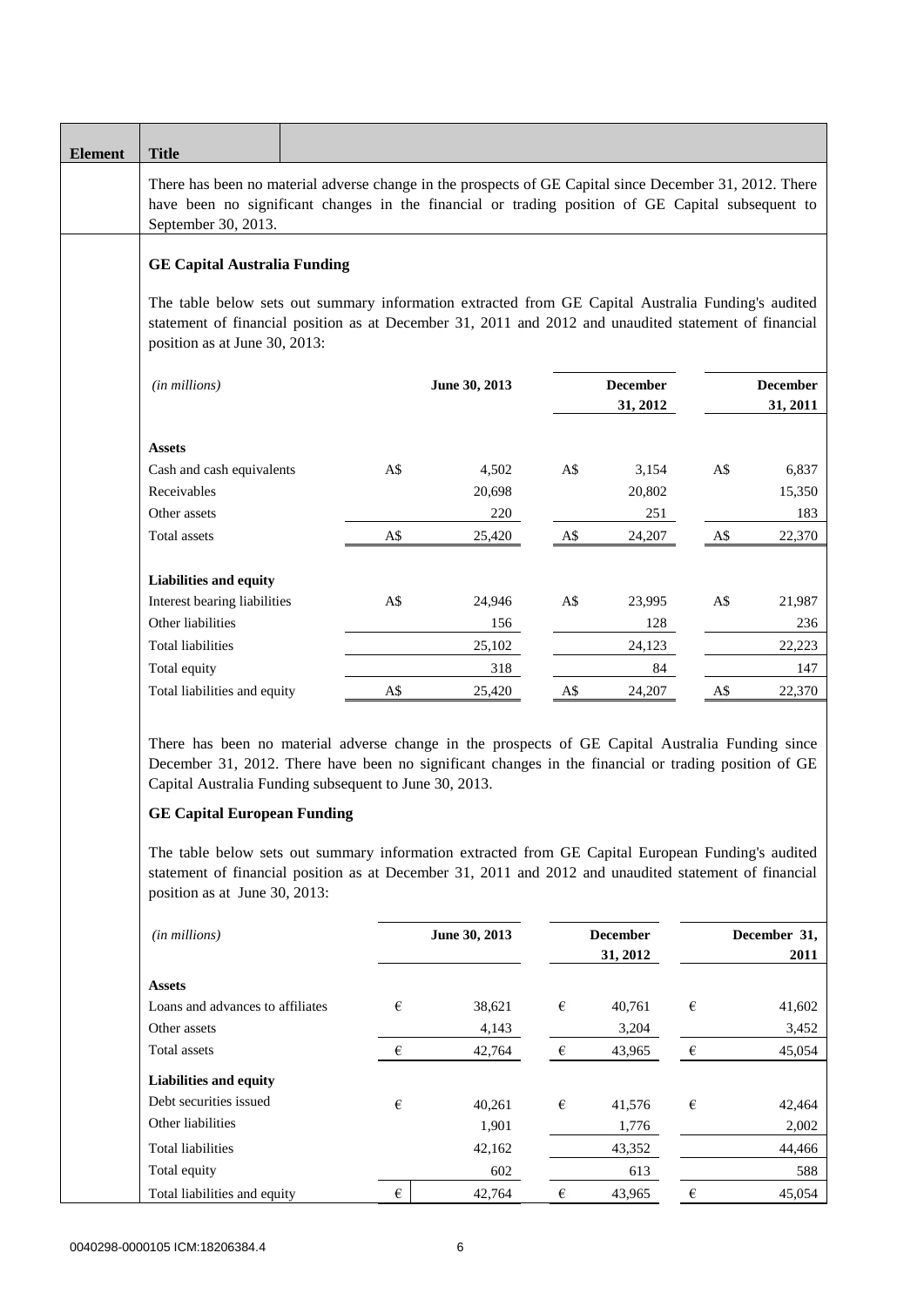| <b>Element</b> | <b>Title</b>                                                                                                                                                                                                                                                     |                                                                                                                                                                                                                                                                                                                                                                                                                                                                                                                                                    |        |                                           |                |                                          |                |                                           |
|----------------|------------------------------------------------------------------------------------------------------------------------------------------------------------------------------------------------------------------------------------------------------------------|----------------------------------------------------------------------------------------------------------------------------------------------------------------------------------------------------------------------------------------------------------------------------------------------------------------------------------------------------------------------------------------------------------------------------------------------------------------------------------------------------------------------------------------------------|--------|-------------------------------------------|----------------|------------------------------------------|----------------|-------------------------------------------|
|                | There has been no material adverse change in the prospects of GE Capital European Funding since<br>December 31, 2012. There have been no significant changes in the financial or trading position of GE<br>Capital European Funding subsequent to June 30, 2013. |                                                                                                                                                                                                                                                                                                                                                                                                                                                                                                                                                    |        |                                           |                |                                          |                |                                           |
|                | <b>GE Capital UK Funding</b>                                                                                                                                                                                                                                     |                                                                                                                                                                                                                                                                                                                                                                                                                                                                                                                                                    |        |                                           |                |                                          |                |                                           |
|                | The table below sets out summary information extracted from GE Capital UK Funding's audited statement<br>of financial position as at December 31, 2011 and 2012 and unaudited statement of financial position as at<br>June 30, 2013:                            |                                                                                                                                                                                                                                                                                                                                                                                                                                                                                                                                                    |        |                                           |                |                                          |                |                                           |
|                | (in millions)                                                                                                                                                                                                                                                    |                                                                                                                                                                                                                                                                                                                                                                                                                                                                                                                                                    |        | June 30, 2013                             |                | <b>December</b><br>31, 2012              |                | <b>December</b><br>31, 2011               |
|                | <b>Assets</b><br>Loans and advances to affiliates<br>Other assets<br>Total assets                                                                                                                                                                                |                                                                                                                                                                                                                                                                                                                                                                                                                                                                                                                                                    | £<br>£ | 9,023<br>1,515<br>10,538                  | £<br>$\pounds$ | 9,407<br>1,326<br>10,733                 | £<br>$\pounds$ | 9,335<br>1,347<br>10,682                  |
|                | <b>Liabilities and equity</b><br>Debt securities issued<br>Other liabilities<br><b>Total liabilities</b><br>Total equity<br>Total liabilities and equity                                                                                                         |                                                                                                                                                                                                                                                                                                                                                                                                                                                                                                                                                    | £<br>£ | 9,161<br>1,261<br>10,422<br>116<br>10,538 | £<br>$\pounds$ | 9,460<br>1,174<br>10,634<br>99<br>10,733 | £<br>$\pounds$ | 9,559<br>1,006<br>10,565<br>117<br>10,682 |
|                | There has been no material adverse change in the prospects of GE Capital UK Funding since December 31,<br>2012. There have been no significant changes in the financial or trading position of GE Capital UK<br>Funding subsequent to June 30, 2013.             |                                                                                                                                                                                                                                                                                                                                                                                                                                                                                                                                                    |        |                                           |                |                                          |                |                                           |
| <b>B.13</b>    | Events impacting<br>the Issuer's<br>solvency                                                                                                                                                                                                                     | Not Applicable. There are no recent events particular to GE Capital, GE Capital<br>Australia Funding, GE Capital European Funding or GE Capital UK Funding which<br>are to a material extent relevant to the evaluation of the solvency of GE Capital, GE<br>Capital Australia Funding, GE Capital European Funding or GE Capital UK<br>Funding. Any decision to invest in any Notes should be based on a consideration of<br>the Base Prospectus as a whole, including any documents incorporated by reference<br>and the applicable Final Terms. |        |                                           |                |                                          |                |                                           |
| <b>B.14</b>    | Dependence upon<br>other group entities                                                                                                                                                                                                                          | GE Capital is not dependent on other members of the group.<br>GE Capital Australia Funding is dependent on GE Capital for a substantial part of its<br>funding.                                                                                                                                                                                                                                                                                                                                                                                    |        |                                           |                |                                          |                |                                           |
|                |                                                                                                                                                                                                                                                                  | GE Capital UK Funding is dependent on GE Capital European Funding for the<br>provision of certain services.<br>GE Capital Australia Funding, GE Capital European Funding and GE Capital UK<br>Funding are dependent on the performance of the affiliated companies to which they<br>make loans.                                                                                                                                                                                                                                                    |        |                                           |                |                                          |                |                                           |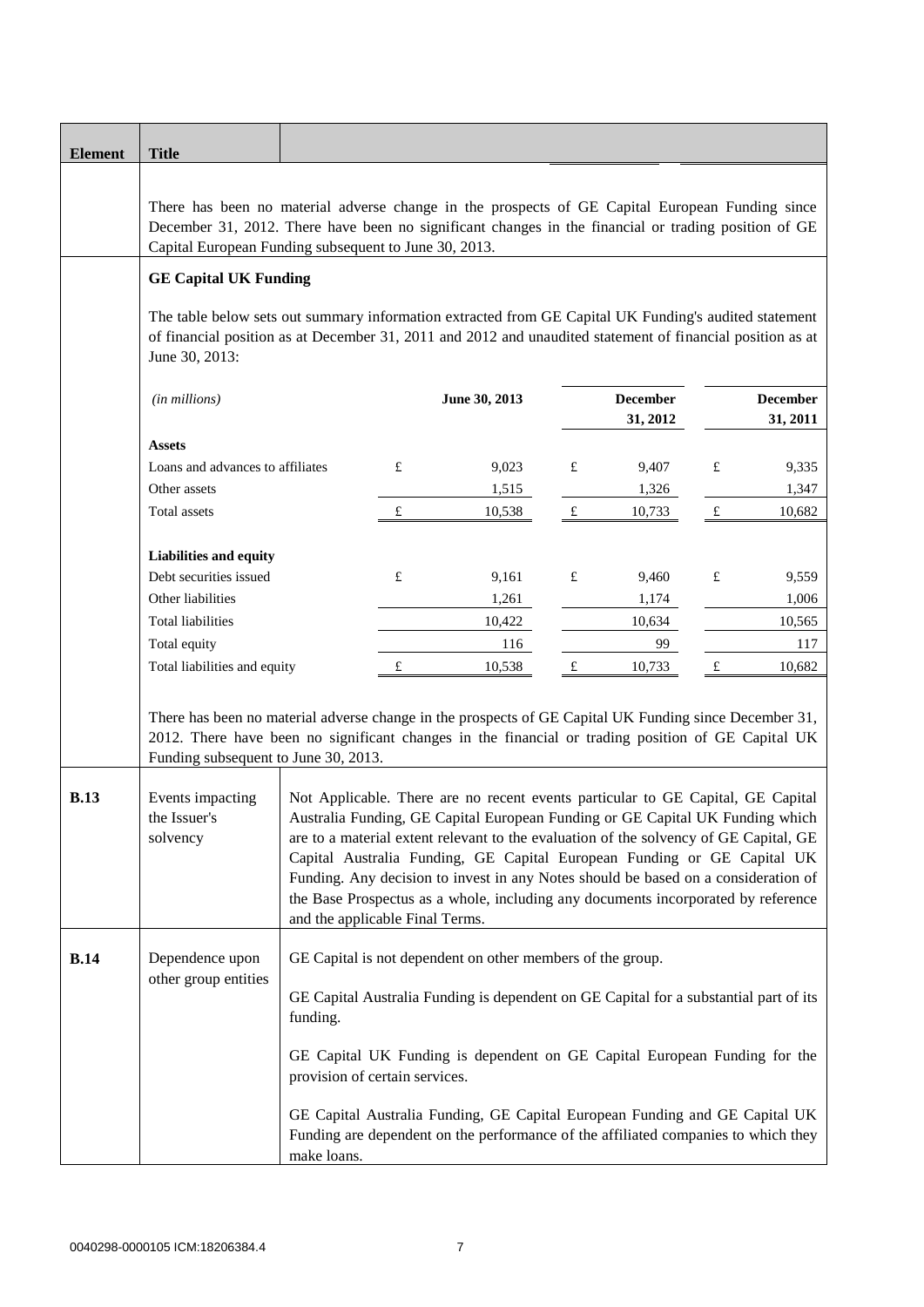| <b>Element</b> | <b>Title</b>                    |                                                                                                                                                                                                                                                                                                                                                                                                                                   |
|----------------|---------------------------------|-----------------------------------------------------------------------------------------------------------------------------------------------------------------------------------------------------------------------------------------------------------------------------------------------------------------------------------------------------------------------------------------------------------------------------------|
| <b>B.15</b>    | Principal activities            | GE Capital offers diversified financing and services in North America, South<br>America, Europe, Australia and Asia.                                                                                                                                                                                                                                                                                                              |
|                |                                 | GE Capital Australia Funding is primarily engaged in obtaining financing in public<br>markets to fund the operations of affiliated operating companies in Australia,<br>principally by way of loans to such affiliated companies.                                                                                                                                                                                                 |
|                |                                 | GE Capital European Funding and GE Capital UK Funding provide financial service<br>activities, including obtaining financing in the capital markets for the purposes of<br>funding the operations of affiliated companies.                                                                                                                                                                                                        |
| <b>B.16</b>    | Controlling<br>shareholders     | GE Capital is a wholly owned direct subsidiary of General Electric Company, the<br>ultimate parent company of the group.                                                                                                                                                                                                                                                                                                          |
|                |                                 | GE Capital Australia Funding is a wholly-owned direct subsidiary of GE Capital,<br>which is a wholly owned direct subsidiary of General Electric Company, the<br>ultimate parent company of the group.                                                                                                                                                                                                                            |
|                |                                 | GE Capital European Funding and GE Capital UK Funding are wholly owned<br>indirect subsidiaries of GE Capital, which is a wholly owned direct subsidiary of<br>General Electric Company, the ultimate parent company of the group.                                                                                                                                                                                                |
| <b>B.17</b>    | Credit ratings                  | As of April 2, 2013, each Issuer's long-term unsecured debt credit rating from S&P<br>was "AA+" with a stable outlook and as of April 2, 2013, each Issuer's long-term<br>unsecured debt credit rating from Moody's was "A1" with a stable outlook. As of<br>April 2, 2013, each Issuer's short-term credit rating from S&P was "A-1+" and as of<br>April 2, 2013, each Issuer's short-term credit rating from Moody's was "P-1". |
|                |                                 | As of March 28, 2013, Moody's assigned ratings of "A1" for senior issues of Notes<br>under the Programme and "A2" for subordinated issues of Notes under the<br>Programme. As of March 28, 2013, S&P assigned ratings of "AA+/A-1+" for senior<br>issues of Notes under the Programme and a rating of "AA" for subordinated issues<br>of Notes under the Programme.                                                               |
|                |                                 | Notes issued under the Programme may be rated or unrated by either of the rating<br>agencies referred to above. Where a Tranche of Notes is rated, such rating will not<br>necessarily be the same as the rating assigned to the Programme by the relevant<br>rating agency.                                                                                                                                                      |
|                |                                 | Issue specific summary:                                                                                                                                                                                                                                                                                                                                                                                                           |
|                |                                 | [The Notes [have been/are expected to be] rated [specify rating(s) of Tranche being<br>issued] by [specify rating agent(s)].]                                                                                                                                                                                                                                                                                                     |
|                |                                 | A security rating is not a recommendation to buy, sell or hold securities and may be<br>subject to suspension, reduction or withdrawal at any time by the assigning rating<br>agency.                                                                                                                                                                                                                                             |
| <b>B.18</b>    | Description of the<br>Guarantee | The Notes (other than Notes issued by GE Capital) will be unconditionally and<br>irrevocably guaranteed by the Guarantor (as defined below). The Guarantee may be<br>issued on either a senior basis ("Senior Guarantee") in the case of a Guarantee                                                                                                                                                                              |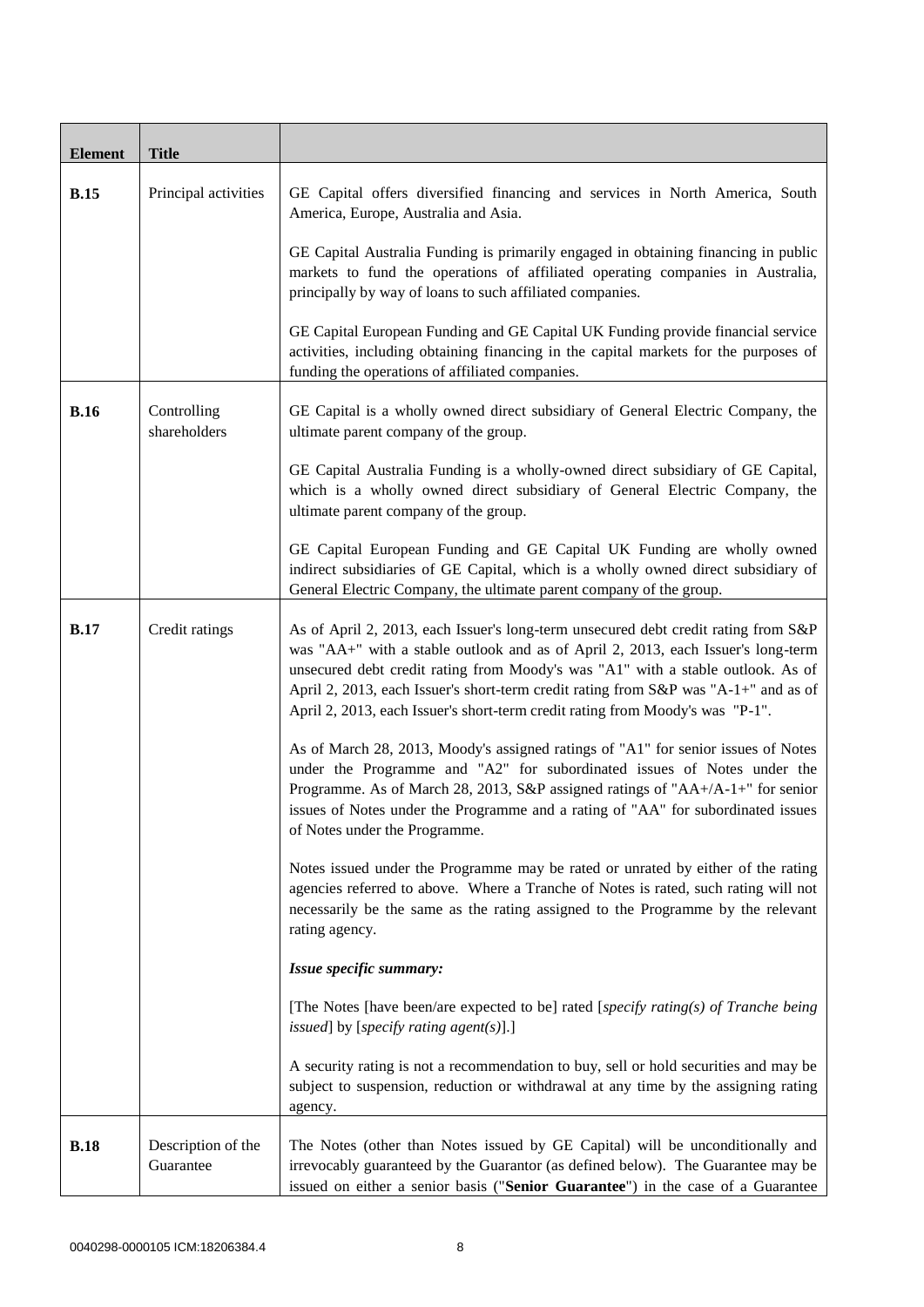| <b>Element</b> | <b>Title</b>                       |                                                                                                                                                                                                                                                                                                                             |
|----------------|------------------------------------|-----------------------------------------------------------------------------------------------------------------------------------------------------------------------------------------------------------------------------------------------------------------------------------------------------------------------------|
|                |                                    | relating to Notes issued on a senior basis ("Senior Notes") or a subordinated basis<br>(" <b>Subordinated Guarantee</b> ") in the case of Notes issued on a subordinated basis<br>("Subordinated Notes").                                                                                                                   |
|                |                                    | The obligations of the Guarantor under its Senior Guarantee will be (i) unsecured<br>and will rank equally with all other unsecured and unsubordinated indebtedness of<br>the Guarantor and (ii) effectively junior to the liabilities of the Guarantor's<br>subsidiaries.                                                  |
|                |                                    | The obligations of the Guarantor under its Subordinated Guarantee will (i) constitute<br>general unsecured obligations of the Guarantor, (ii) rank subordinated in right of<br>payment to all of the Guarantor's senior indebtedness and (iii) be effectively junior<br>to the liabilities of the Guarantor's subsidiaries. |
| B.19           | Information about<br>the Guarantor | GE Capital may be an Issuer or a guarantor of Notes under the Programme.<br>Information relating to GE Capital (in its capacity as guarantor, the " <b>Guarantor</b> ") is<br>set out in this Section B.                                                                                                                    |

## **Section C – Securities**

 $\overline{1}$ 

| <b>Element</b> | <b>Title</b>                       |                                                                                                                                                                                                                                                                                                                                                                                                                                                                                                                                                                                                                                                                                                                                                                                                                                                                         |
|----------------|------------------------------------|-------------------------------------------------------------------------------------------------------------------------------------------------------------------------------------------------------------------------------------------------------------------------------------------------------------------------------------------------------------------------------------------------------------------------------------------------------------------------------------------------------------------------------------------------------------------------------------------------------------------------------------------------------------------------------------------------------------------------------------------------------------------------------------------------------------------------------------------------------------------------|
| C.1            | Description of<br>Notes/ISIN       | The Notes to be issued under the Programme may be Registered Notes or Bearer Notes.<br>Bearer Notes are subject to U.S. tax law requirements and may not be issued unless such<br>issuance (i) is permitted under U.S. federal income tax law at the time of issuance<br>without adverse consequences to the relevant Issuer or the Guarantor and (ii) is<br>conducted in accordance with the requirements of U.S. federal income tax law in effect<br>at the time of such issuance.<br>The Notes to be issued under the Programme may be Fixed Rate Notes, Floating Rate<br>Notes, Original Issue Discount Notes, Amortizing Notes or a combination of the<br>foregoing.<br>Issue specific summary:<br>The Notes are $[f/E/U.S. \$/other]$ [ ] [ ]%/Floating Rate/Original Issue<br>Discount/Amortizing] [Registered/Bearer] [Senior/Subordinated] Notes due [<br>- 1. |
|                |                                    | International Securities Identification Number ("ISIN"): [                                                                                                                                                                                                                                                                                                                                                                                                                                                                                                                                                                                                                                                                                                                                                                                                              |
| C.2            | Currency                           | Subject to compliance with all applicable laws, regulations and directives, Notes may be<br>issued in any currency agreed between the Issuer and the relevant Dealer at the time of<br>issue.                                                                                                                                                                                                                                                                                                                                                                                                                                                                                                                                                                                                                                                                           |
|                |                                    | Issue specific summary:                                                                                                                                                                                                                                                                                                                                                                                                                                                                                                                                                                                                                                                                                                                                                                                                                                                 |
|                |                                    | The currency of this Series of Notes is [Pounds Sterling (" $\mathbf{\hat{x}}$ ")/Euro (" $\mathbf{\hat{y}}$ ")/U.S. dollars<br>("U.S.\$")/Other ([<br>$]$ ].                                                                                                                                                                                                                                                                                                                                                                                                                                                                                                                                                                                                                                                                                                           |
| C.5            | Restrictions on<br>transferability | Not Applicable. There are no restrictions on the free transferability of the Notes.                                                                                                                                                                                                                                                                                                                                                                                                                                                                                                                                                                                                                                                                                                                                                                                     |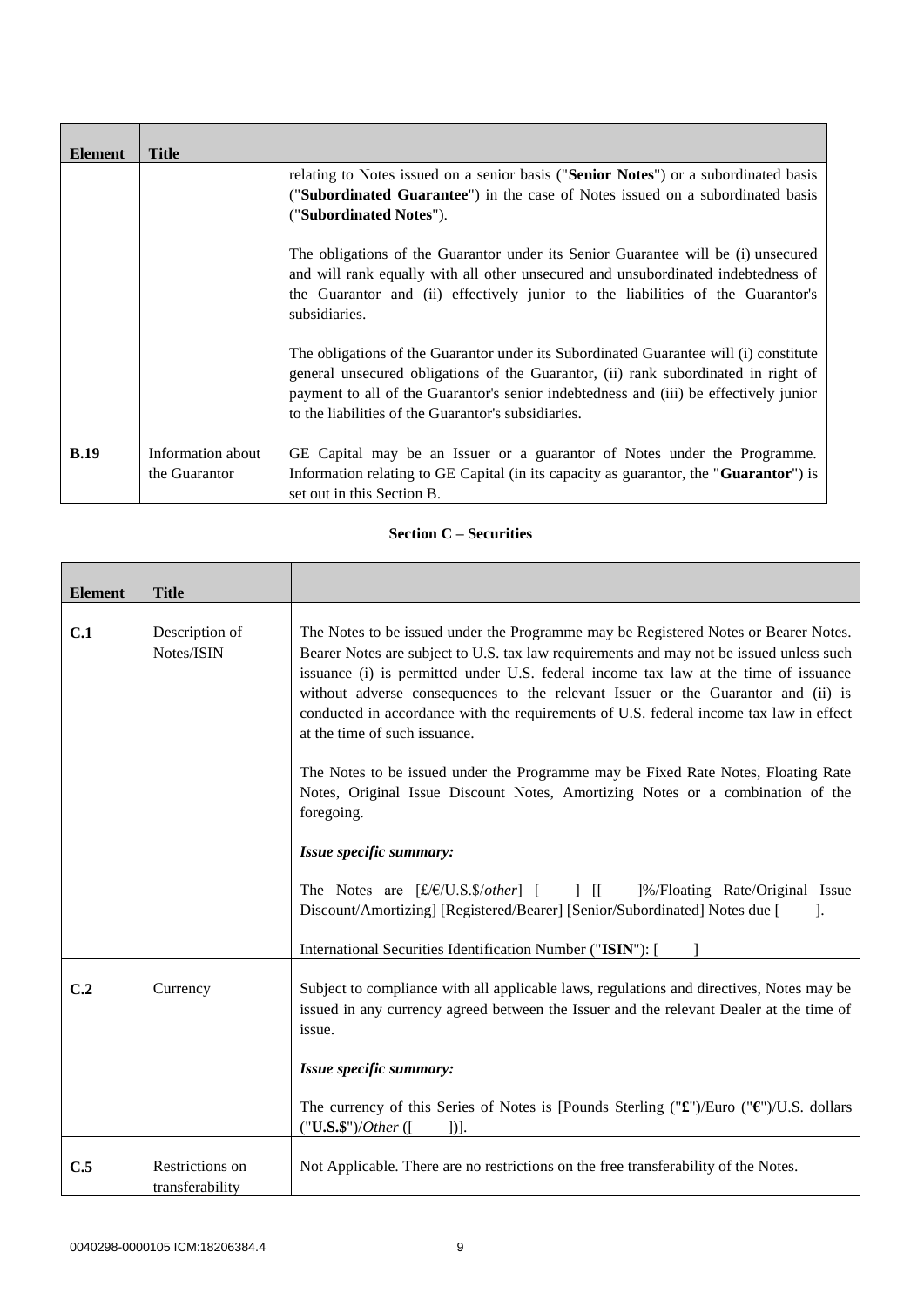| <b>Element</b> | <b>Title</b>                                              |                                                                                                                                                                                                                                                                                                                                                                                                                                                                                                                                              |
|----------------|-----------------------------------------------------------|----------------------------------------------------------------------------------------------------------------------------------------------------------------------------------------------------------------------------------------------------------------------------------------------------------------------------------------------------------------------------------------------------------------------------------------------------------------------------------------------------------------------------------------------|
| C.8            | Rights attached to<br>the Notes, including<br>ranking and | Notes issued under the Programme will have terms and conditions relating to, among<br>other matters:                                                                                                                                                                                                                                                                                                                                                                                                                                         |
|                | limitations on those<br>rights                            | <b>Status and Subordination</b>                                                                                                                                                                                                                                                                                                                                                                                                                                                                                                              |
|                |                                                           | Notes may be Senior Notes or Subordinated Notes.                                                                                                                                                                                                                                                                                                                                                                                                                                                                                             |
|                |                                                           | Senior Notes will be (i) unsecured and rank equally with all other unsecured and<br>unsubordinated indebtedness of the Issuer and (ii) effectively junior to the liabilities of<br>the Issuer's subsidiaries, if any.                                                                                                                                                                                                                                                                                                                        |
|                |                                                           | Subordinated Notes will (i) constitute general unsecured obligations of the Issuer, (ii)<br>rank subordinated in right of payment to all of the Issuer's senior indebtedness and (iii)<br>be effectively junior to the liabilities of the Issuer's subsidiaries, if any.                                                                                                                                                                                                                                                                     |
|                |                                                           | Issue specific summary                                                                                                                                                                                                                                                                                                                                                                                                                                                                                                                       |
|                |                                                           | [The Notes are [Senior Notes/Subordinated Notes].]                                                                                                                                                                                                                                                                                                                                                                                                                                                                                           |
|                |                                                           | <b>Taxation</b>                                                                                                                                                                                                                                                                                                                                                                                                                                                                                                                              |
|                |                                                           | All payments in respect of Notes will be made without withholding of or deduction for,<br>or on account of taxes or charges imposed by any governmental authority or agency in<br>the jurisdiction of the relevant Issuer, or, if applicable, the Guarantor, unless required by<br>law. In the event that any such withholding or deduction is made, the Issuer or, as the<br>case may be, the Guarantor will, save in certain limited circumstances, be required to<br>pay additional amounts to cover the amounts so withheld or deducted. |
|                |                                                           | Issuer's negative pledge                                                                                                                                                                                                                                                                                                                                                                                                                                                                                                                     |
|                |                                                           | The terms of the Notes will not contain a negative pledge provision.                                                                                                                                                                                                                                                                                                                                                                                                                                                                         |
|                |                                                           | Guarantor's negative pledge                                                                                                                                                                                                                                                                                                                                                                                                                                                                                                                  |
|                |                                                           | The terms of the Guarantee in respect of Notes will not contain a negative pledge<br>provision.                                                                                                                                                                                                                                                                                                                                                                                                                                              |
|                |                                                           | <b>Events of default - Senior Notes</b>                                                                                                                                                                                                                                                                                                                                                                                                                                                                                                      |
|                |                                                           | The terms of the Senior Notes will contain, amongst others, the following events of<br>default:                                                                                                                                                                                                                                                                                                                                                                                                                                              |
|                |                                                           | default in payment of any interest due in respect of the Senior Notes,<br>(a)<br>continuing for a period of 30 days;                                                                                                                                                                                                                                                                                                                                                                                                                         |
|                |                                                           | (b)<br>default in payment of any principal or premium, if any, due in respect of the<br>Senior Notes;                                                                                                                                                                                                                                                                                                                                                                                                                                        |
|                |                                                           | non-performance or non-observance by the Issuer and the Guarantor of any of<br>(c)<br>their respective other obligations under the provisions of the Senior Notes or<br>the related Guarantee, in certain cases continuing for a period of 60 days after<br>the date on which written notice of such non-performance or non-observance is                                                                                                                                                                                                    |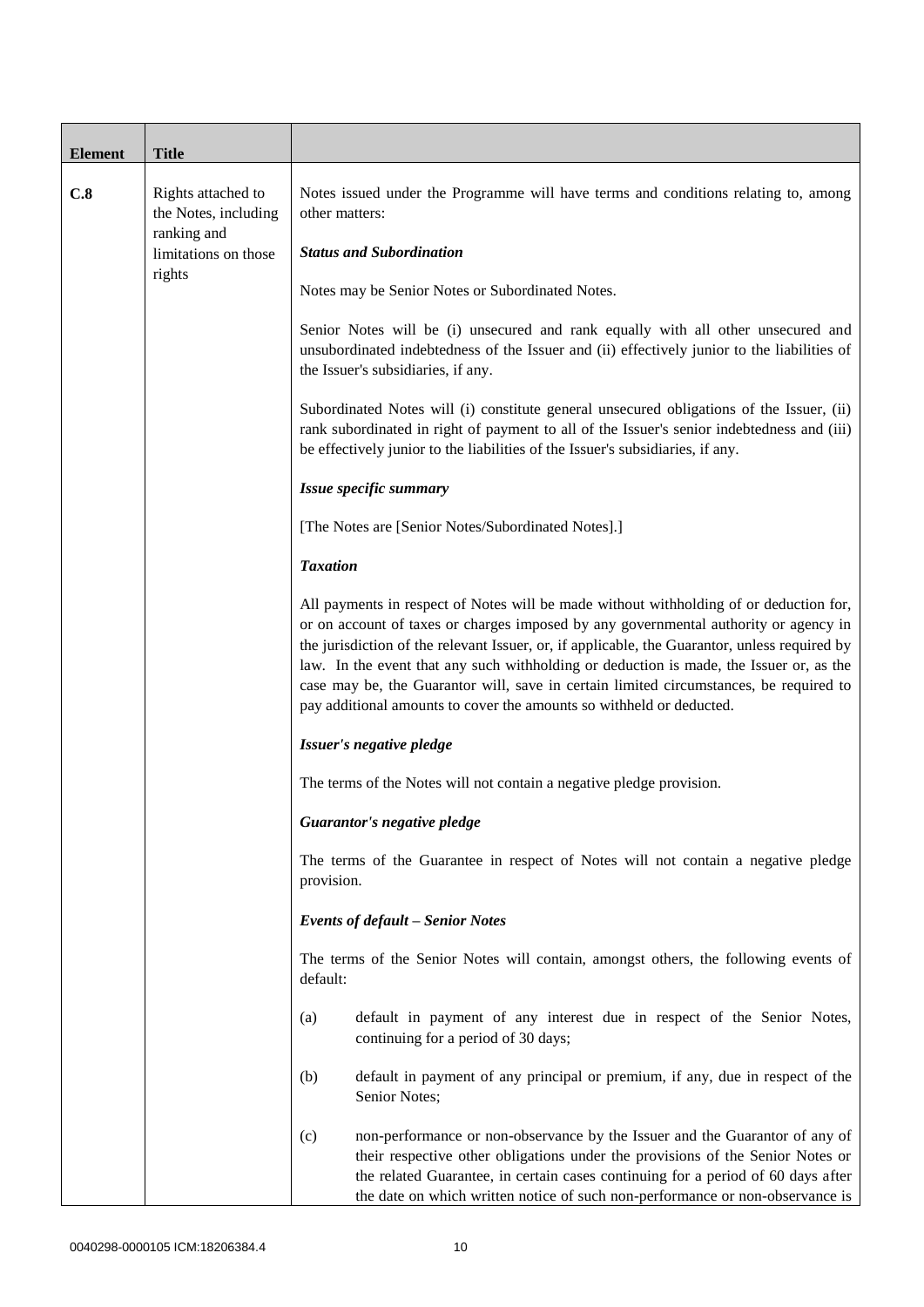| <b>Element</b> | <b>Title</b> |                                                                                                                                                                                                                                                                                                                                                                                                                                                                                                                                                                                                                                                                                                                                                                                                                                                                                                                                                                                                                                                                                                                                                                                                                                                                                                                                                                                                                                                      |
|----------------|--------------|------------------------------------------------------------------------------------------------------------------------------------------------------------------------------------------------------------------------------------------------------------------------------------------------------------------------------------------------------------------------------------------------------------------------------------------------------------------------------------------------------------------------------------------------------------------------------------------------------------------------------------------------------------------------------------------------------------------------------------------------------------------------------------------------------------------------------------------------------------------------------------------------------------------------------------------------------------------------------------------------------------------------------------------------------------------------------------------------------------------------------------------------------------------------------------------------------------------------------------------------------------------------------------------------------------------------------------------------------------------------------------------------------------------------------------------------------|
|                |              | given;                                                                                                                                                                                                                                                                                                                                                                                                                                                                                                                                                                                                                                                                                                                                                                                                                                                                                                                                                                                                                                                                                                                                                                                                                                                                                                                                                                                                                                               |
|                |              | (d)<br>cross-acceleration in respect of: (i) any other series of notes or any<br>indebtedness which GE Capital has outstanding in the aggregate principal<br>amount of at least U.S.\$100,000,000 (or its equivalent in other currencies); (ii)<br>in the case of Senior Notes issued by GE Capital Australia Funding, any other<br>series of notes or any indebtedness which GE Capital Australia Funding has<br>outstanding in the aggregate principal amount of at least A\$10,000,000 (or its<br>equivalent in other currencies); (iii) in the case of Senior Notes issued by GE<br>Capital European Funding or GE Capital UK Funding, any other series of notes<br>or any indebtedness which GE Capital European Funding or GE Capital UK<br>Funding has outstanding in the aggregate principal amount of at least<br>U.S.\$10,000,000 (or its equivalent in other currencies), if such acceleration is<br>not rescinded or annulled within ten calendar days after written notice thereof<br>has been given to the Issuer, the Guarantor, as the case may be, and the Fiscal<br>Agent by the holders of at least 25% in aggregate principal amount of the<br>Senior Notes outstanding, provided that, if the event of default under such other<br>series of notes or indebtedness is timely remedied, cured or waived, then the<br>event of default under the Senior Notes shall be deemed likewise to have been<br>remedied, cured or waived; |
|                |              | (e)<br>events relating to the insolvency or winding up of the Issuer or the Guarantor.                                                                                                                                                                                                                                                                                                                                                                                                                                                                                                                                                                                                                                                                                                                                                                                                                                                                                                                                                                                                                                                                                                                                                                                                                                                                                                                                                               |
|                |              | <b>Events of default - Subordinated Notes</b>                                                                                                                                                                                                                                                                                                                                                                                                                                                                                                                                                                                                                                                                                                                                                                                                                                                                                                                                                                                                                                                                                                                                                                                                                                                                                                                                                                                                        |
|                |              | The terms of the Subordinated Notes will contain, amongst others, the following events<br>of default:                                                                                                                                                                                                                                                                                                                                                                                                                                                                                                                                                                                                                                                                                                                                                                                                                                                                                                                                                                                                                                                                                                                                                                                                                                                                                                                                                |
|                |              | (f)<br>default in payment of interest due in respect of the Subordinated Notes,<br>continuing for a period of 30 days;                                                                                                                                                                                                                                                                                                                                                                                                                                                                                                                                                                                                                                                                                                                                                                                                                                                                                                                                                                                                                                                                                                                                                                                                                                                                                                                               |
|                |              | default in the payment of principal or premium, if any, on any Subordinated<br>(g)<br>Notes; and                                                                                                                                                                                                                                                                                                                                                                                                                                                                                                                                                                                                                                                                                                                                                                                                                                                                                                                                                                                                                                                                                                                                                                                                                                                                                                                                                     |
|                |              | certain events relating to the insolvency or winding up of the Issuer or the<br>(h)<br>Guarantor.                                                                                                                                                                                                                                                                                                                                                                                                                                                                                                                                                                                                                                                                                                                                                                                                                                                                                                                                                                                                                                                                                                                                                                                                                                                                                                                                                    |
|                |              | An event of default under one series of Subordinated Notes does not necessarily<br>constitute an event of default under any other series of Subordinated Notes.                                                                                                                                                                                                                                                                                                                                                                                                                                                                                                                                                                                                                                                                                                                                                                                                                                                                                                                                                                                                                                                                                                                                                                                                                                                                                      |
|                |              | <b>Meetings</b>                                                                                                                                                                                                                                                                                                                                                                                                                                                                                                                                                                                                                                                                                                                                                                                                                                                                                                                                                                                                                                                                                                                                                                                                                                                                                                                                                                                                                                      |
|                |              | The terms of the Notes will contain provisions for calling meetings of holders of such<br>Notes to consider matters affecting their interests generally. These provisions permit<br>defined majorities to bind all holders, including holders who did not attend and vote at<br>the relevant meeting and holders who voted in a manner contrary to the majority.                                                                                                                                                                                                                                                                                                                                                                                                                                                                                                                                                                                                                                                                                                                                                                                                                                                                                                                                                                                                                                                                                     |
|                |              | Governing law                                                                                                                                                                                                                                                                                                                                                                                                                                                                                                                                                                                                                                                                                                                                                                                                                                                                                                                                                                                                                                                                                                                                                                                                                                                                                                                                                                                                                                        |
|                |              | New York law.                                                                                                                                                                                                                                                                                                                                                                                                                                                                                                                                                                                                                                                                                                                                                                                                                                                                                                                                                                                                                                                                                                                                                                                                                                                                                                                                                                                                                                        |
| C.9            | Interest/    | <b>Interest</b>                                                                                                                                                                                                                                                                                                                                                                                                                                                                                                                                                                                                                                                                                                                                                                                                                                                                                                                                                                                                                                                                                                                                                                                                                                                                                                                                                                                                                                      |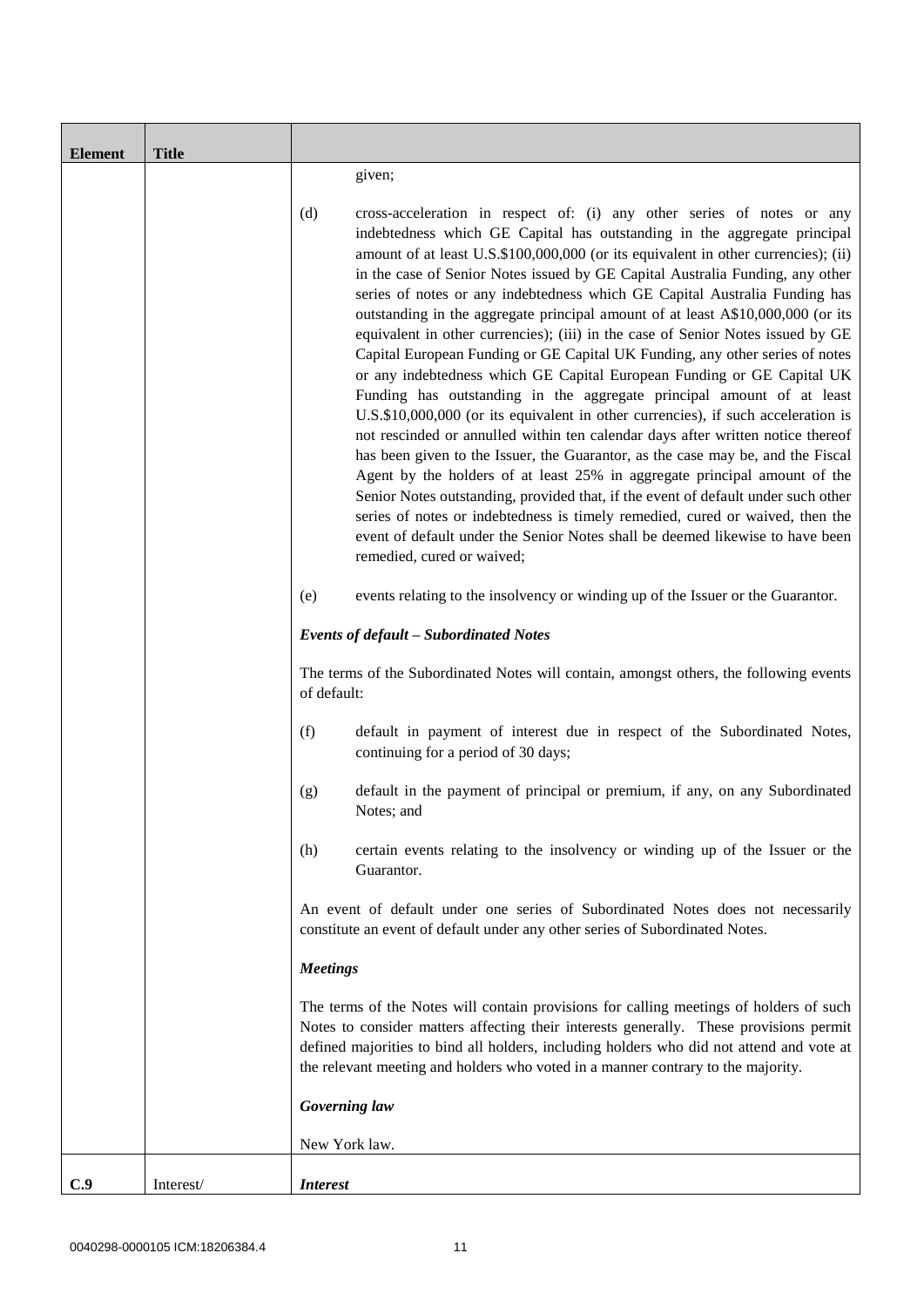| <b>Element</b> | <b>Title</b>                   |                                                                                                                                                                                                                                                                                                                                                                                                                                                                 |  |
|----------------|--------------------------------|-----------------------------------------------------------------------------------------------------------------------------------------------------------------------------------------------------------------------------------------------------------------------------------------------------------------------------------------------------------------------------------------------------------------------------------------------------------------|--|
|                | Redemption                     |                                                                                                                                                                                                                                                                                                                                                                                                                                                                 |  |
|                |                                | Notes may or may not bear interest. Interest-bearing Notes will either bear interest<br>payable at a fixed rate or a floating rate.                                                                                                                                                                                                                                                                                                                             |  |
|                |                                | Issue specific summary:                                                                                                                                                                                                                                                                                                                                                                                                                                         |  |
|                |                                | [The Notes bear interest [from their date of issue/from [<br>]] at the fixed rate of<br>]% per annum. The yield of the Notes is [<br>1%. Interest will be paid<br>L<br>[annually/semi-annually/quarterly/monthly] in arrears on [<br>] [and [<br>]] in each<br>[year/month]. The first interest payment will be made on [<br>$\lbrack . \rbrack$                                                                                                                |  |
|                |                                | [The Notes bear interest [from their date of issue/from [ ]] at a floating rate<br>calculated by reference to [specify interest rate basis for Notes being issued]<br>[plus/minus] a spread of [ ]%. Interest will be paid [annually/semi-<br>annually/quarterly/monthly] in arrears on [<br>$\int$ [and [<br>]] in each [year/month],<br>subject to adjustment for non-business days. The first interest payment will be made on<br>$\Box$<br>$\left[ \right]$ |  |
|                |                                | [The [Fixed Interest Rate/Spread] will be increased by [ ]% on [<br>] [and further<br>increased by [<br>$]$ % on [<br>]].]                                                                                                                                                                                                                                                                                                                                      |  |
|                |                                | [The Notes do not bear any interest [and will be offered and sold at a discount to their<br>nominal amount].]                                                                                                                                                                                                                                                                                                                                                   |  |
|                |                                | Redemption                                                                                                                                                                                                                                                                                                                                                                                                                                                      |  |
|                |                                | The terms under which Notes may be redeemed (including the maturity date as well as<br>any provisions relating to early redemption) will be agreed between the Issuer and the<br>relevant Dealer at the time of issue of the relevant Notes.                                                                                                                                                                                                                    |  |
|                |                                | Issue specific summary:                                                                                                                                                                                                                                                                                                                                                                                                                                         |  |
|                |                                | [Subject to any purchase and cancellation or early redemption, the Notes will be<br>redeemed on [<br>$]$ at $[$<br>[% of the nominal amount.]                                                                                                                                                                                                                                                                                                                   |  |
|                |                                | [Unless previously redeemed, purchased and cancelled, each Note will be partially<br>redeemed on each Installment Date at the Installment Amount, whereupon the<br>outstanding principal amount of such Note shall be reduced by the Installment Amount<br>for all purposes.                                                                                                                                                                                    |  |
|                |                                | The Installment Amount per Note corresponding to the applicable Installment Date is as<br>follows: [<br>$\mathbf{ll}$                                                                                                                                                                                                                                                                                                                                           |  |
|                |                                | The Notes may be redeemed early for tax reasons [or [specify any other early<br>redemption option applicable to the Notes being issued]] at [par].                                                                                                                                                                                                                                                                                                              |  |
|                |                                | <b>Representative of holders</b>                                                                                                                                                                                                                                                                                                                                                                                                                                |  |
|                |                                | Not Applicable – No representative of the Noteholders has been appointed by the Issuer.                                                                                                                                                                                                                                                                                                                                                                         |  |
| C.10           | Derivative<br>component in the | Not Applicable – There is no derivative component in the interest payments.                                                                                                                                                                                                                                                                                                                                                                                     |  |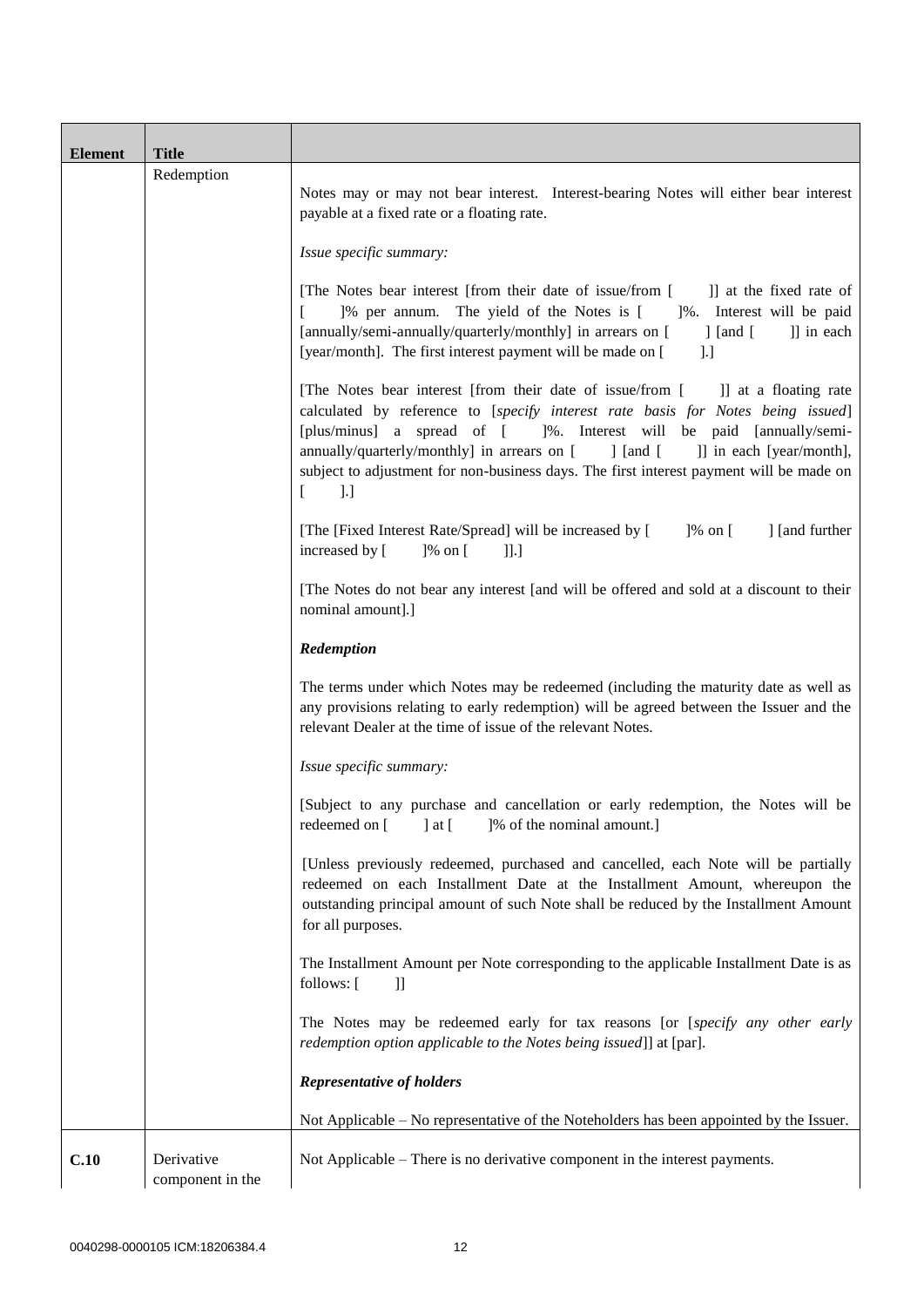| <b>Element</b> | <b>Title</b>          |                                                                                           |
|----------------|-----------------------|-------------------------------------------------------------------------------------------|
|                | interest payments     |                                                                                           |
|                |                       |                                                                                           |
| <b>C.11</b>    | Listing and           | Notes issued under the Programme may be listed and admitted to trading on the London      |
|                | Admission to          | Stock Exchange or the MOT.                                                                |
|                | trading in respect of |                                                                                           |
|                | Notes with a          | Issue specific summary:                                                                   |
|                | denomination of less  |                                                                                           |
|                | than EUR100,000       | [Application [has been] [is expected to be] made by the Issuer (or on its behalf) for the |
|                | (or its equivalent in | Notes to be admitted to trading on the [regulated market of the London Stock              |
|                | other currencies)     | Exchange/MOT].][The Notes will not be listed.]                                            |
|                |                       |                                                                                           |
| C.21           | Admission to          | Notes issued under the Programme may be listed and admitted to trading on the London      |
|                | trading in respect of | Stock Exchange or the MOT.                                                                |
|                | Notes with a          |                                                                                           |
|                | denomination of at    | Issue specific summary:                                                                   |
|                | least $EUR100,000$    |                                                                                           |
|                | (or its equivalent in | Application [has been] [is expected to be] made by the Issuer (or on its behalf) for the  |
|                | other currencies)     | Notes to be admitted to trading on the [regulated market of the London Stock              |
|                |                       | Exchange/MOT].                                                                            |

## **Section D – Risks**

| <b>Element</b> | <b>Title</b>                      |                                                                                                                                                                                                                                                                                                                                                                                                                                                                                                                                                                                                                                                                                                                                                                                                                                                                                                                                                                                                                                                                                 |
|----------------|-----------------------------------|---------------------------------------------------------------------------------------------------------------------------------------------------------------------------------------------------------------------------------------------------------------------------------------------------------------------------------------------------------------------------------------------------------------------------------------------------------------------------------------------------------------------------------------------------------------------------------------------------------------------------------------------------------------------------------------------------------------------------------------------------------------------------------------------------------------------------------------------------------------------------------------------------------------------------------------------------------------------------------------------------------------------------------------------------------------------------------|
| D.2            | Key risks regarding<br>the Issuer | In purchasing Notes, investors assume the risk that the Issuer [and the Guarantor] may<br>become insolvent or otherwise be unable to make all payments due in respect of the<br>Notes. There is a wide range of factors which individually or together could result in the<br>Issuer [and the Guarantor] becoming unable to make all payments due in respect of the<br>Notes. It is not possible to identify all such factors or to determine which factors are<br>most likely to occur, as the Issuer [and the Guarantor] may not be aware of all relevant<br>factors and certain factors which [it/they] currently deem not to be material may become<br>material as a result of the occurrence of events outside the Issuer's [and the Guarantor's]<br>control. The Issuer [and the Guarantor] [has/have] identified a number of factors which<br>could materially adversely affect the business of GE Capital and its consolidated<br>subsidiaries and the ability of the Issuer (or Guarantor, as the case may be) to make<br>payments under the Notes. These factors are: |
|                |                                   | • GE Capital's growth is subject to global economic and political risks;<br>• GE Capital is subject to a wide variety of laws, regulations and government policies<br>that may change in significant ways;<br>• GE Capital is subject to legal proceedings and legal compliance risks;<br>• the success of GE Capital's business depends on achieving its strategic objectives,<br>including through acquisitions, joint ventures, dispositions and restructurings;<br>• sustained increases in costs of pension and healthcare benefits may reduce the<br>profitability of General Electric Company and its consolidated subsidiaries ("GE<br>Company");<br>• conditions in the financial and credit markets may affect the availability and cost of<br>GE Capital funding;                                                                                                                                                                                                                                                                                                    |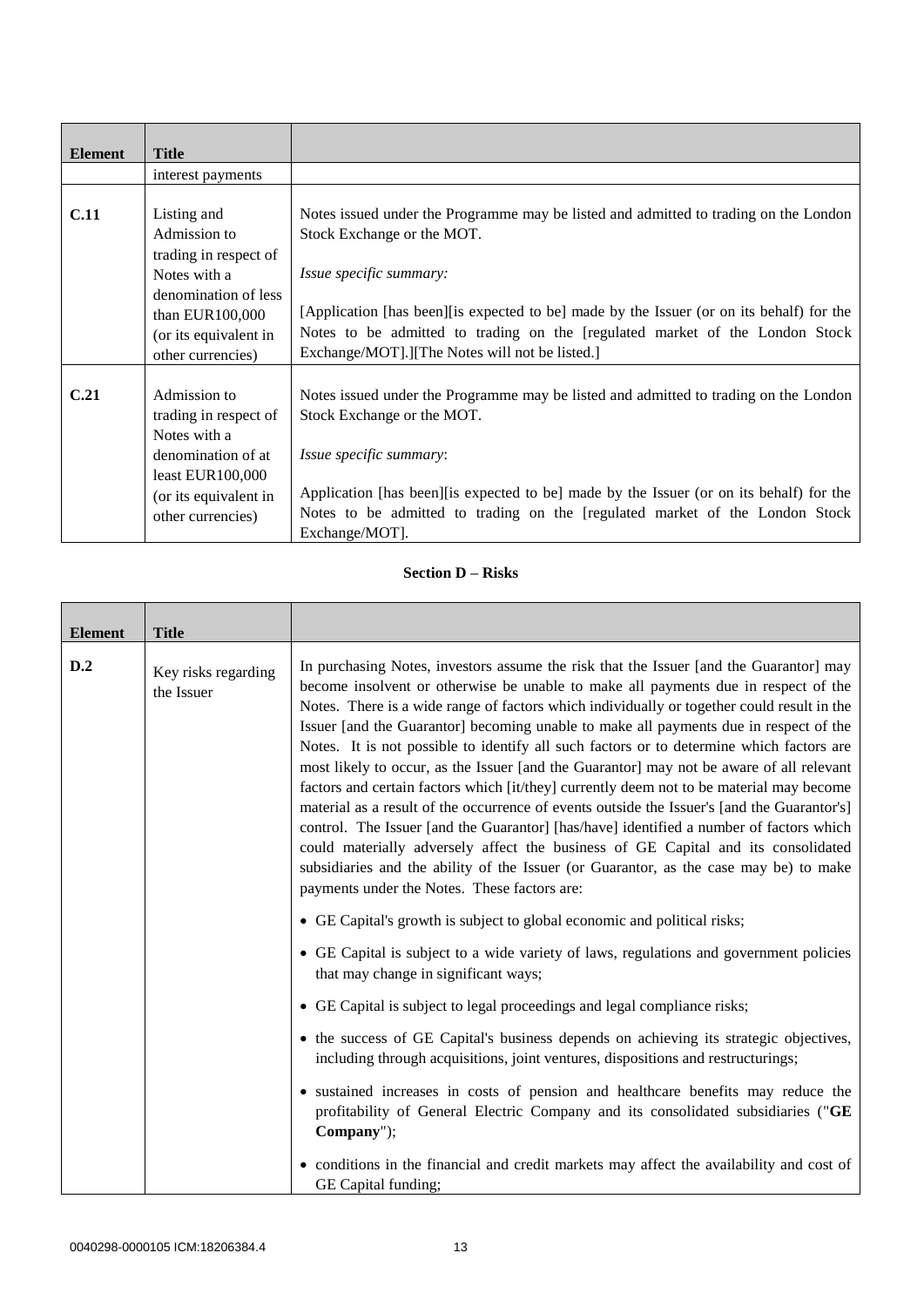| <b>Element</b> | <b>Title</b>                     |                                                                                                                                                                                                                                                                                                                                                                                                                                                                                                                                                                                                                                                                                                                                                                                                                                                                                                                                                                                                                                                                                                                         |
|----------------|----------------------------------|-------------------------------------------------------------------------------------------------------------------------------------------------------------------------------------------------------------------------------------------------------------------------------------------------------------------------------------------------------------------------------------------------------------------------------------------------------------------------------------------------------------------------------------------------------------------------------------------------------------------------------------------------------------------------------------------------------------------------------------------------------------------------------------------------------------------------------------------------------------------------------------------------------------------------------------------------------------------------------------------------------------------------------------------------------------------------------------------------------------------------|
|                |                                  | • if conditions in the financial markets deteriorate, they may adversely affect the<br>business and results of operations of GE Capital as well as the soundness of financial<br>institutions and governments with which GE Capital deals;                                                                                                                                                                                                                                                                                                                                                                                                                                                                                                                                                                                                                                                                                                                                                                                                                                                                              |
|                |                                  | • the real estate markets in which GE Capital participates are highly dependent on<br>economic conditions, the deterioration of which may adversely affect GE Capital's<br>business, financial position and results of operations;                                                                                                                                                                                                                                                                                                                                                                                                                                                                                                                                                                                                                                                                                                                                                                                                                                                                                      |
|                |                                  | • failure to maintain GE Capital's credit ratings could adversely affect its cost of funds<br>and related margins, liquidity, competitive position and access to capital markets;                                                                                                                                                                                                                                                                                                                                                                                                                                                                                                                                                                                                                                                                                                                                                                                                                                                                                                                                       |
|                |                                  | • current conditions in the global economy and the major industries GE Company<br>serves also may materially and adversely affect the business and results of operations<br>of GE Company's non-financial businesses;                                                                                                                                                                                                                                                                                                                                                                                                                                                                                                                                                                                                                                                                                                                                                                                                                                                                                                   |
|                |                                  | • increased IT security requirements, vulnerabilities, threats and more sophisticated and<br>targeted computer crime could pose a risk to GE Capital's systems, networks,<br>products, solutions, services and data;                                                                                                                                                                                                                                                                                                                                                                                                                                                                                                                                                                                                                                                                                                                                                                                                                                                                                                    |
|                |                                  | • GE Company may face operational failures that could have a material adverse effect<br>on its business, reputation, financial position and results of operations, and it is<br>dependent on maintenance of existing product lines, market acceptance of new<br>product introductions and product innovations for continued revenue growth;                                                                                                                                                                                                                                                                                                                                                                                                                                                                                                                                                                                                                                                                                                                                                                             |
|                |                                  | • GE Capital's intellectual property portfolio may not prevent competitors from<br>independently developing products and services similar to or duplicative to GE<br>Company's; and                                                                                                                                                                                                                                                                                                                                                                                                                                                                                                                                                                                                                                                                                                                                                                                                                                                                                                                                     |
|                |                                  | • significant raw material shortages, supplier capacity constraints, supplier production<br>disruptions, supplier quality and sourcing issues or price increases could increase GE<br>Capital's operating costs and adversely impact the competitive positions of GE<br>Company's products.                                                                                                                                                                                                                                                                                                                                                                                                                                                                                                                                                                                                                                                                                                                                                                                                                             |
| D.3            | Key risks regarding<br>the Notes | There are also risks associated with the Notes. These include a range of market risks<br>(including that there may be no or only a limited secondary market in the Notes, that the<br>value of an investor's investment may be adversely affected by exchange rate<br>movements where the Notes are not denominated in the investor's own currency, that<br>any credit rating assigned to the Notes may not adequately reflect all the risks associated<br>with an investment in the Notes and that changes in interest rates will affect the value of<br>Notes which bear interest at a fixed rate), that Subordinated Notes will rank junior to<br>senior indebtedness, the fact that the conditions of the Notes may be modified without<br>the consent of the holder in certain circumstances, that the holder may not receive<br>payment of the full amounts due in respect of the Notes as a result of amounts being<br>withheld by the Issuer in order to comply with applicable law and that investors are<br>exposed to the risk of changes in law or regulation affecting the value of Notes held by<br>them. |

## **Section E – Offer**

| Element | Title           |                                                                                                                                                                            |
|---------|-----------------|----------------------------------------------------------------------------------------------------------------------------------------------------------------------------|
| E.2b    | Use of proceeds | The net proceeds from each issue of Notes will be added to the general funds of the<br>relevant Issuer and will be available for financing each of their, and the group's, |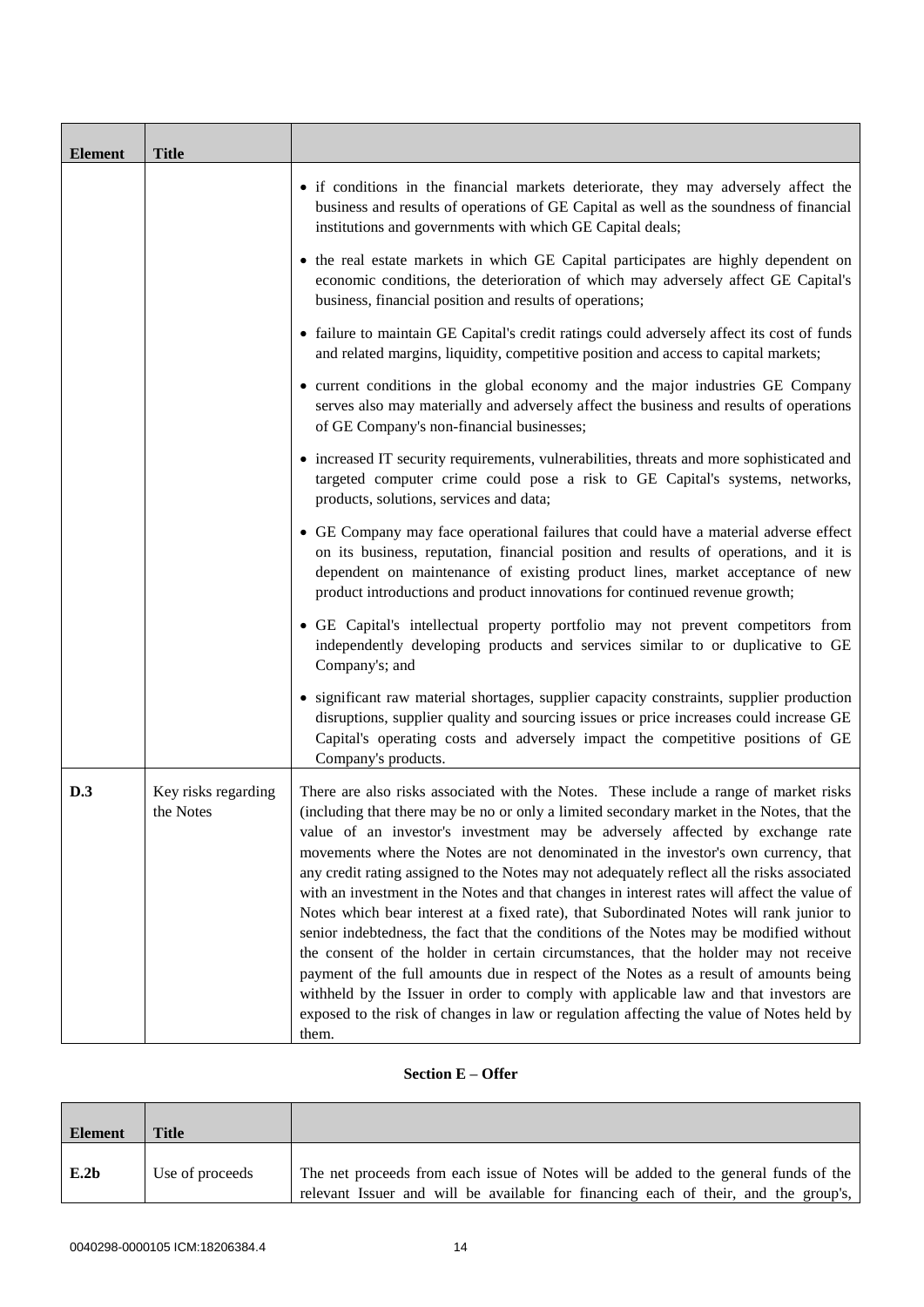| <b>Element</b> | <b>Title</b>                            |                                                                                                                                                                                                                                                                                                                                                                                                                                                                                                                                                                                                            |                              |                                             |
|----------------|-----------------------------------------|------------------------------------------------------------------------------------------------------------------------------------------------------------------------------------------------------------------------------------------------------------------------------------------------------------------------------------------------------------------------------------------------------------------------------------------------------------------------------------------------------------------------------------------------------------------------------------------------------------|------------------------------|---------------------------------------------|
|                |                                         | respective operations.                                                                                                                                                                                                                                                                                                                                                                                                                                                                                                                                                                                     |                              |                                             |
|                |                                         | [Issue specific summary:                                                                                                                                                                                                                                                                                                                                                                                                                                                                                                                                                                                   |                              |                                             |
|                |                                         | The net proceeds from the issue of Notes will be [added to the general funds of the<br>Issuer and will be available for financing its, and the group's, operations]/[applied by the<br>Issuer for [                                                                                                                                                                                                                                                                                                                                                                                                        |                              |                                             |
| E.3            | Terms and<br>conditions of the<br>offer | Under the programme, the Notes may be offered to the public in a Public Offer in<br>Belgium, Germany, Ireland, Italy, Luxembourg, The Netherlands, Spain and the United<br>Kingdom.                                                                                                                                                                                                                                                                                                                                                                                                                        |                              |                                             |
|                |                                         | The terms and conditions of each offer of Notes will be determined by agreement<br>between the Issuer and the relevant Dealers at the time of issue and specified in the<br>applicable Final Terms. An Investor intending to acquire or acquiring any Notes in a<br>Public Offer from an Authorized Offeror will do so, and offers and sales of such Notes<br>to an Investor by such Authorized Offeror will be made, in accordance with any terms<br>and other arrangements in place between such Authorized Offeror and such Investor<br>including as to price, allocations and settlement arrangements. |                              |                                             |
|                |                                         | Issue specific summary:                                                                                                                                                                                                                                                                                                                                                                                                                                                                                                                                                                                    |                              |                                             |
|                |                                         | [Not Applicable – the Notes are issued in denominations of at least $\epsilon$ 100,000 (or its<br>equivalent in any other currency)].                                                                                                                                                                                                                                                                                                                                                                                                                                                                      |                              |                                             |
|                |                                         | [This issue of Notes is being addressed solely to qualified investors (as defined under<br>the Prospectus Directive).]                                                                                                                                                                                                                                                                                                                                                                                                                                                                                     |                              |                                             |
|                |                                         | [This issue of Notes is being offered in a Public Offer in [Belgium, Germany, Ireland,<br>Italy, Luxembourg, The Netherlands Spain and the United Kingdom]].                                                                                                                                                                                                                                                                                                                                                                                                                                               |                              |                                             |
|                |                                         | The issue price of the Notes is [                                                                                                                                                                                                                                                                                                                                                                                                                                                                                                                                                                          | ] % of their nominal amount. |                                             |
|                |                                         | [Offer Price:                                                                                                                                                                                                                                                                                                                                                                                                                                                                                                                                                                                              | [Not Applicable/[            | $\left. \right] \,$                         |
|                |                                         | Conditions to which the offer is subject:                                                                                                                                                                                                                                                                                                                                                                                                                                                                                                                                                                  | [Not Applicable/[            | $\left. \right] \,$                         |
|                |                                         | Description of the application process:                                                                                                                                                                                                                                                                                                                                                                                                                                                                                                                                                                    | [Not Applicable/[            | $\mathbf{I}$                                |
|                |                                         | Details of the minimum and/or maximum<br>amount of application (whether in numbers<br>of securities or aggregate amount to invest):                                                                                                                                                                                                                                                                                                                                                                                                                                                                        | [Not Applicable/[            | $\left.\begin{array}{c} \end{array}\right]$ |
|                |                                         | Description of possibility to reduce<br>subscriptions and manner for refunding<br>excess amount paid by applicants:                                                                                                                                                                                                                                                                                                                                                                                                                                                                                        | [Not Applicable/[            | 1                                           |
|                |                                         | Details of the method and time limits for<br>paying up and delivering the Notes:                                                                                                                                                                                                                                                                                                                                                                                                                                                                                                                           | [Not Applicable/[            | $\mathbf{ll}$                               |
|                |                                         | Full description of the manner and date on<br>which results of the offer are to be made to                                                                                                                                                                                                                                                                                                                                                                                                                                                                                                                 | [Not Applicable/[            | 1                                           |